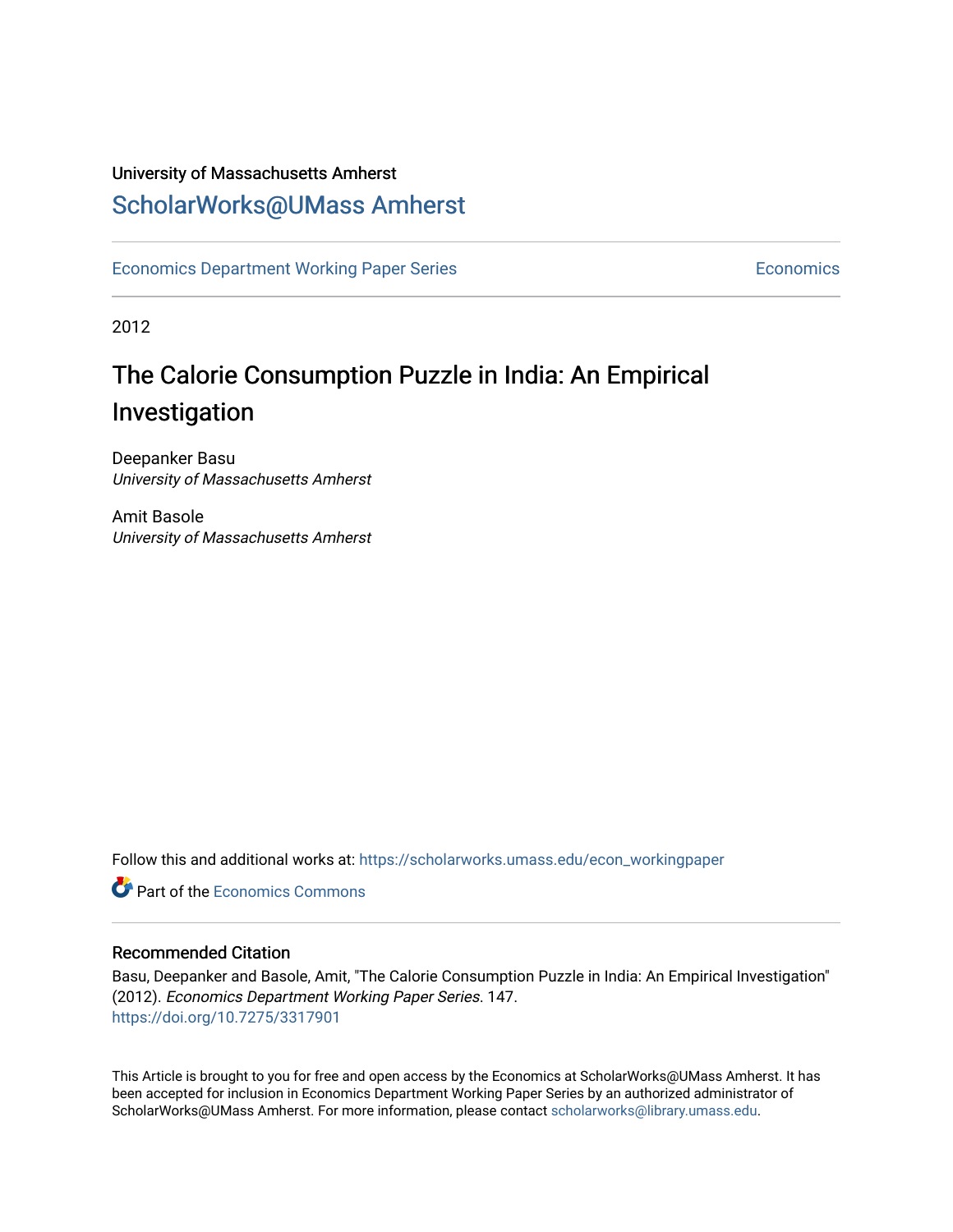# **DEPARTMENT OF ECONOMICS**

## **Working Paper**

## **The Calorie Consumption Puzzle in India: An Empirical Investigation**

By 

Deepanker Basu Amit Basole

Working Paper 2012-07



## **UNIVERSITY OF MASSACHUSETTS AMHERST**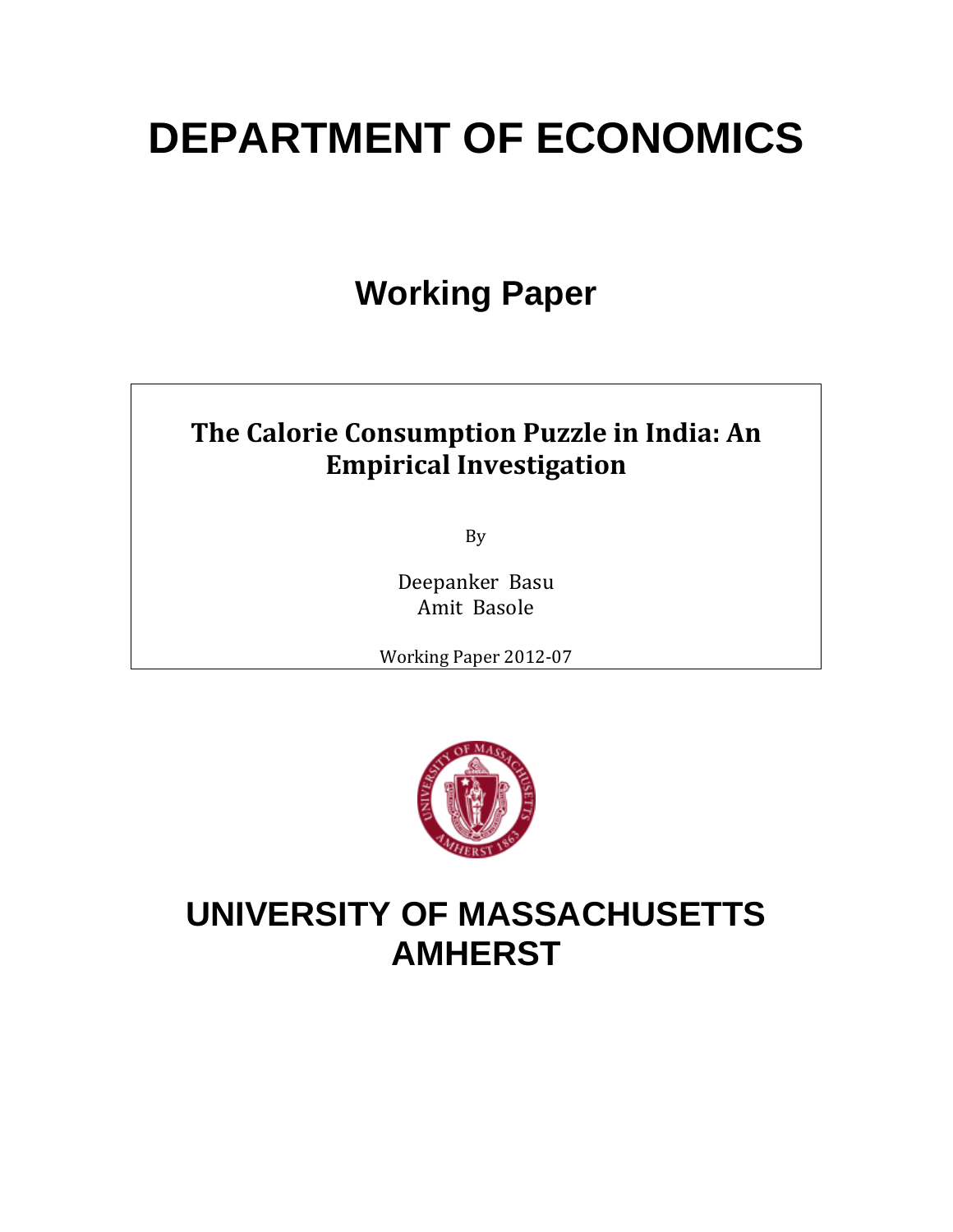## The Calorie Consumption Puzzle in India: An Empirical Investigation

Deepankar Basu<sup>∗</sup> Amit Basole†

July 12, 2012

#### Abstract

Over the past four decades, India has witnessed a paradoxical trend: average per capita calorie intake has declined even as real per capita monthly expenditure has increased over time. Since cross sectional evidence suggests a robust positive relationship between the two variables, the trend emerges as a major puzzle. The main explanations that have been offered in the literature to address the puzzle are: rural impoverishment, relative price changes, decline in calorie needs, diversification of diets, a squeeze on the food budget due to rising expenditures on nonfood essentials, and decline in subsistence consumption (due to commercialization). Using a panel data set of 28 Indian states and the national capital territory of Delhi over four time periods (1993–94, 1999–00, 2004–05 and 2009–10), we test for these alternative explanations. Our results suggest that the puzzle can be explained by a combination of the following three factors: a food budget squeeze, declining subsistence consumption and diversification of diets. We do not find evidence of a strong effect of declining calorie needs.

JEL Classification: O1; I130.

Keywords: calorie consumption puzzle, India, panel data.

## 1 Introduction

One of the most enduring puzzles related to economic development in India over the past few

decades is what Chandrasekhar and Ghosh (2003) have called the calorie consumption puzzle.

<sup>∗</sup>Department of Economics, University of Massachusetts, 1012 Thompson Hall, Amherst, MA 01003, email: dbasu@econs.umass.edu

<sup>†</sup>Department of Economics, University of Massachusetts, Boston, MA 02125, email: abasole@gmail.com. Many of the issues dealt with in this paper have arisen from discussions with Debarshi Das, Ashok Prasad, T.V.H. Prathamesh, and Shiv Sethi. During the writing of the paper, we have also benefited from comments by Jim Boyce and Vamsi Vakulabharanam. The usual disclaimers apply.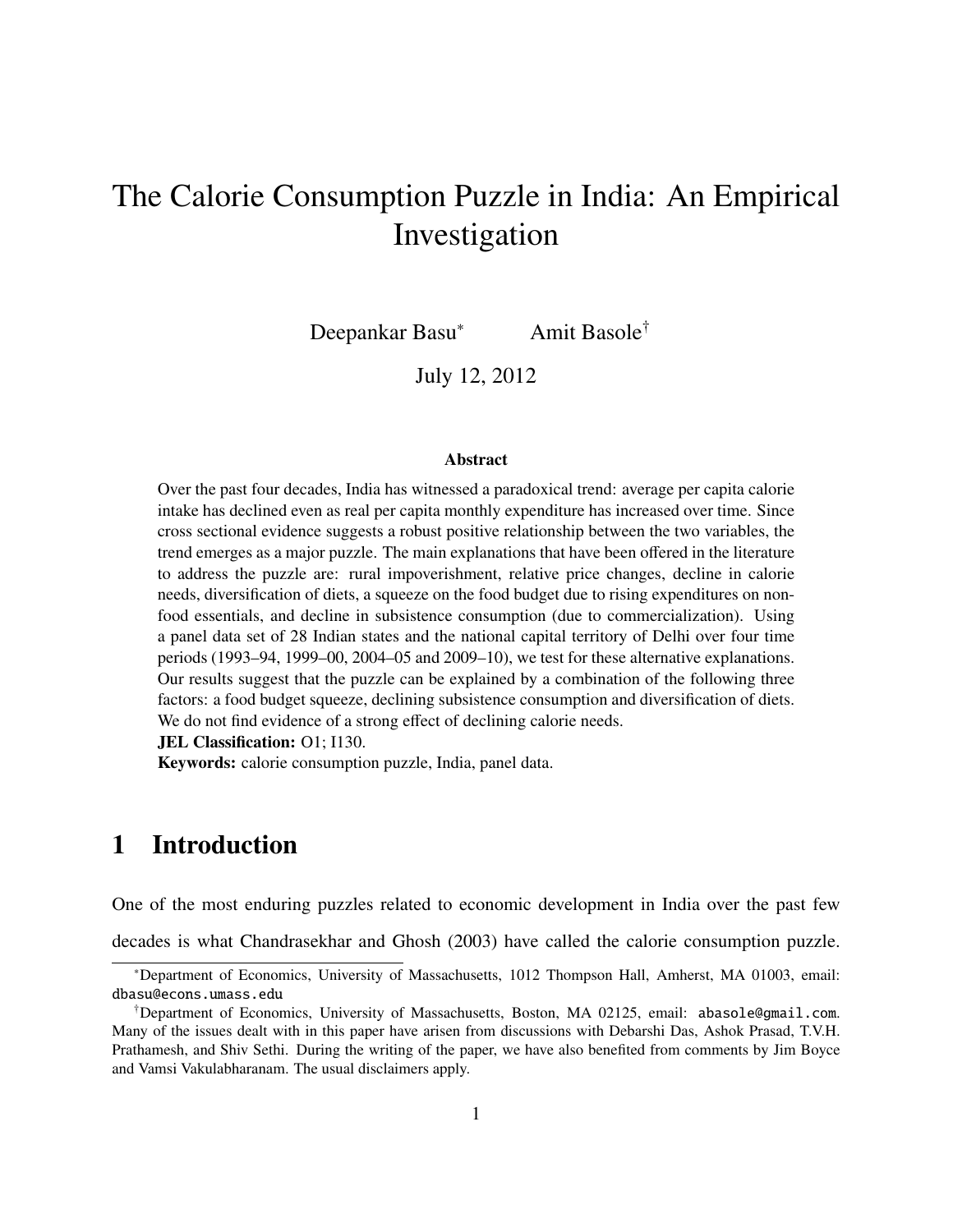Average calorie intake has declined over time in India even as real consumption expenditures (and by most measures real per capita incomes) have increased. Since cross sectional evidence shows a robust positive relationship between per capita income and calorie intake, the time series pattern in India clearly presents a puzzle. Moreover, the puzzle has been around for a long time. Data collected from the large scale, nationally representative consumption expenditure surveys (CES) conducted roughly every five years by the National Sample Survey Organization (NSSO), the socalled "thick rounds", show that this trend starts in 1972–73 (NSSO, 1996c).

Deaton and Dreze (2009) provide a comprehensive analysis of the facts pertaining to and possible interpretations of this puzzle with data running from 1983 (the 38th round of the NSS) to 2004-05 (the 61st round of the NSS). They find that estimated average calorie intake in rural areas declined by about 10 percent over the two decade period between 1983 and 2004, the decline being higher at the upper end of the expenditure distribution. Urban areas witnessed a milder decline in estimated average calorie intake. Real average monthly per capita expenditure (MPCE) increased substantially (about 22 percent in rural areas in India) over the same period.

When we extend the analysis to the 2009–10 (the 66th round of the NSS), we see that the same trend continues. For instance, for the decade and a half period between 1993–94 and 2009–10, estimated average calorie intake in rural India declined by about 6 percent. During this period, on the other hand, real average MPCE increased by 17 percent in rural areas. Thus, this opposite trend movement in calorie intake and real MPCE highlighted in Figure 1 indicates that the calorie consumption puzzle endures: as people become richer, they consume less calories.

How should we approach this puzzle? The large and growing body of literature that has emerged around this puzzle can be divided into two broad strands. The first strand views the phenomenon of declining calorie intake as the result of the operation of some coercive factors, which do not allow households to consume the preferred number of calories. The coercive factor that comes up most often as a possible candidate, and which leads to welfare loss of the population, is the absolute impoverishment of vast sections of the rural population caused by the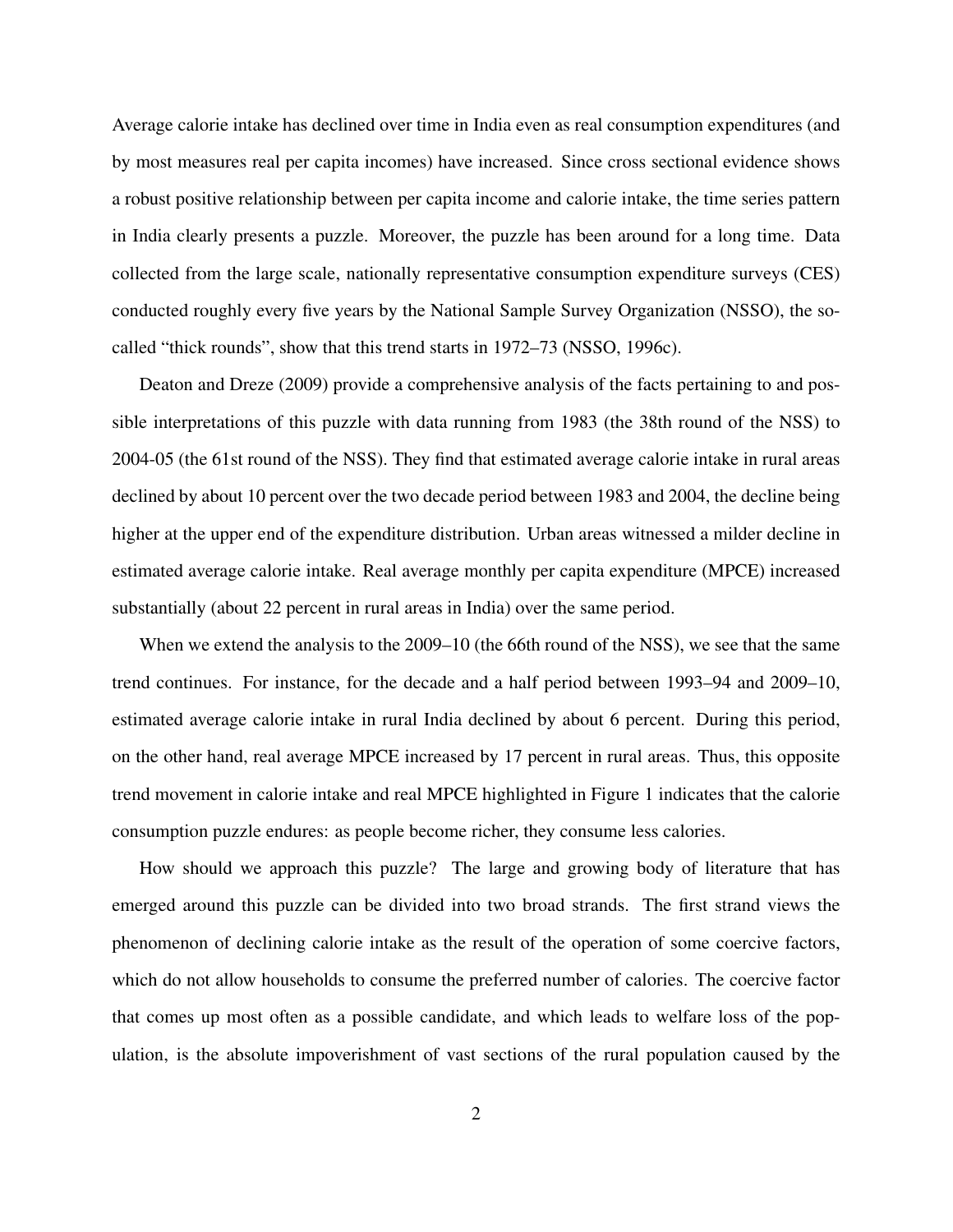

Figure 1: *Real monthly per capita expenditure (in 1987-88 rupees) and estimated average calorie intake (Kcal per day) in rural India. Source: NSSO (2011b), and NSSO (2012).*

adoption of neoliberal policies since the early 1990s. Prominent researchers arguing within this broad strand, with slight variations in emphasis, have been, among others, Mehta and Venkatraman (2000); Chandrasekhar and Ghosh (2003); Patnaik (2004, 2007, 2010a,b). For Utsa Patnaik, the most prominent proponent of this strand of research, the "puzzle" does not exist, because the explanation for lower calorie intake is lower real incomes.

The second strand takes an opposite stance in that it refuses to see calorie intake decline as evidence of welfare loss. In various guises, arguments in the second strand offer what we would like to call a non-coercive explanation of the puzzle. The basic message from this research is that people consume fewer calories because they *choose* to do so. Explanations offered include growth in real incomes (to explain the declining share of food expenditure), urbanization, diversification of diets, market integration and development of supply networks, improvement in the epidemiological environment, changes in occupational structures, and mechanization of agricultural work. The latter three are hypothesized to lead to a decline in calorie needs and hence to a decline in calorie intake. Prominent researchers within this strand, again with variations in the preferred explanation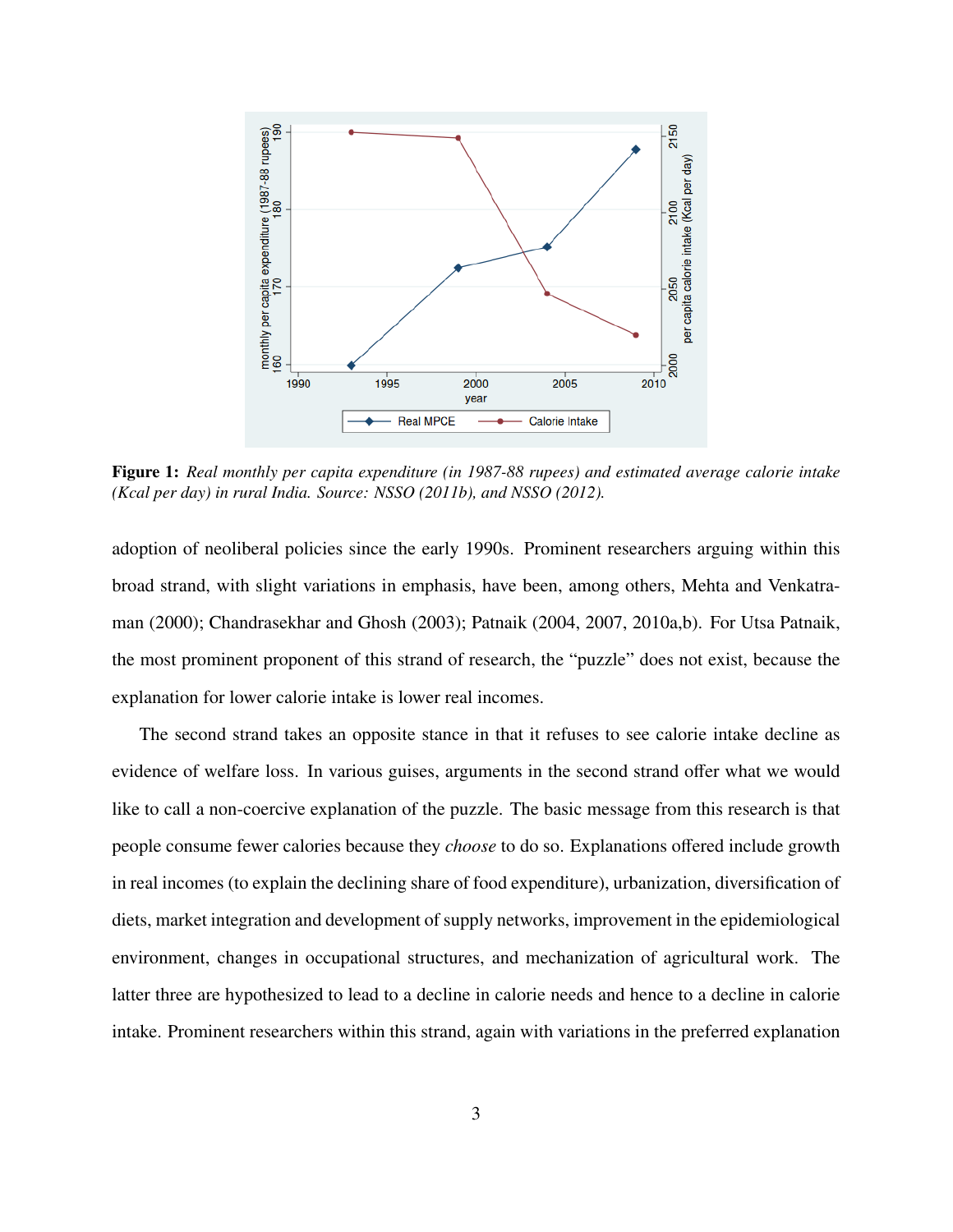adopted, have been, among others, Rao (2000); Mittal (2007); Deaton and Dreze (2009); Li and Eli  $(2010).$ <sup>1</sup>

In this paper, we offer a third line of explanation of the calorie consumption puzzle that significantly extends and amends the argument in Mehta and Venkatraman (2000) and Sen (2005). Our explanation can be seen as a member of the class of coercive explanations of the puzzle, in that we believe important coercive factors to be in operation behind the observed phenomenon of calorie intake decline. However, we differ from the dominant view of the coercive explanation because we do not believe that stagnant or declining incomes lie behind reduced calorie intake. Instead, the coercive mechanism that we offer as an explanation of the calorie consumption puzzle operates primarily through a combination of a food budget squeeze and declining home-grown consumption (with diversification of diets contributing weakly). The food budget squeeze arises due to galloping expenses on non-food essentials like health care, education, transportation and other essential services. This absorbs all the increases in household incomes and keeps real expenditures on food from rising, which, in combination with a decline in home-grown food and diversification of diets, leads to a fall in calorie intake. The food budget squeeze has, in our opinion, an important coercive component driven by the neoliberal retreat of the State. Hence, without ruling out the role of voluntary factors, we see the calorie intake decline primarily as evidence of large scale welfare loss arising from the operation of coercive factors.

In this paper we use a panel dataset to empirically investigate the relationship between expenditures on non-food essentials (a proxy for the operation of food budget squeeze), share of home-grown production and calorie intake over time taking advantage of inter-State variation in these (and other relevant) variables. Our panel consists of data on *rural areas* of 28 Indian states and the National Capital Territory (NCT) of Delhi with data from the recent four "thick" rounds of the NSS: 1993–1994 (50th round), 1999–2000 (55th round), 2004–2005 (61st round) and 2009–

<sup>&</sup>lt;sup>1</sup>Some researchers like Gaiha et al. (2010) emphasize the importance of price changes in driving the puzzle, which is a coercive explanation, but also find evidence in support of the declining calorie needs thesis, which is a noncoercive explanation. Hence, they offer an explanation that combines both coercive and non-coercive factors.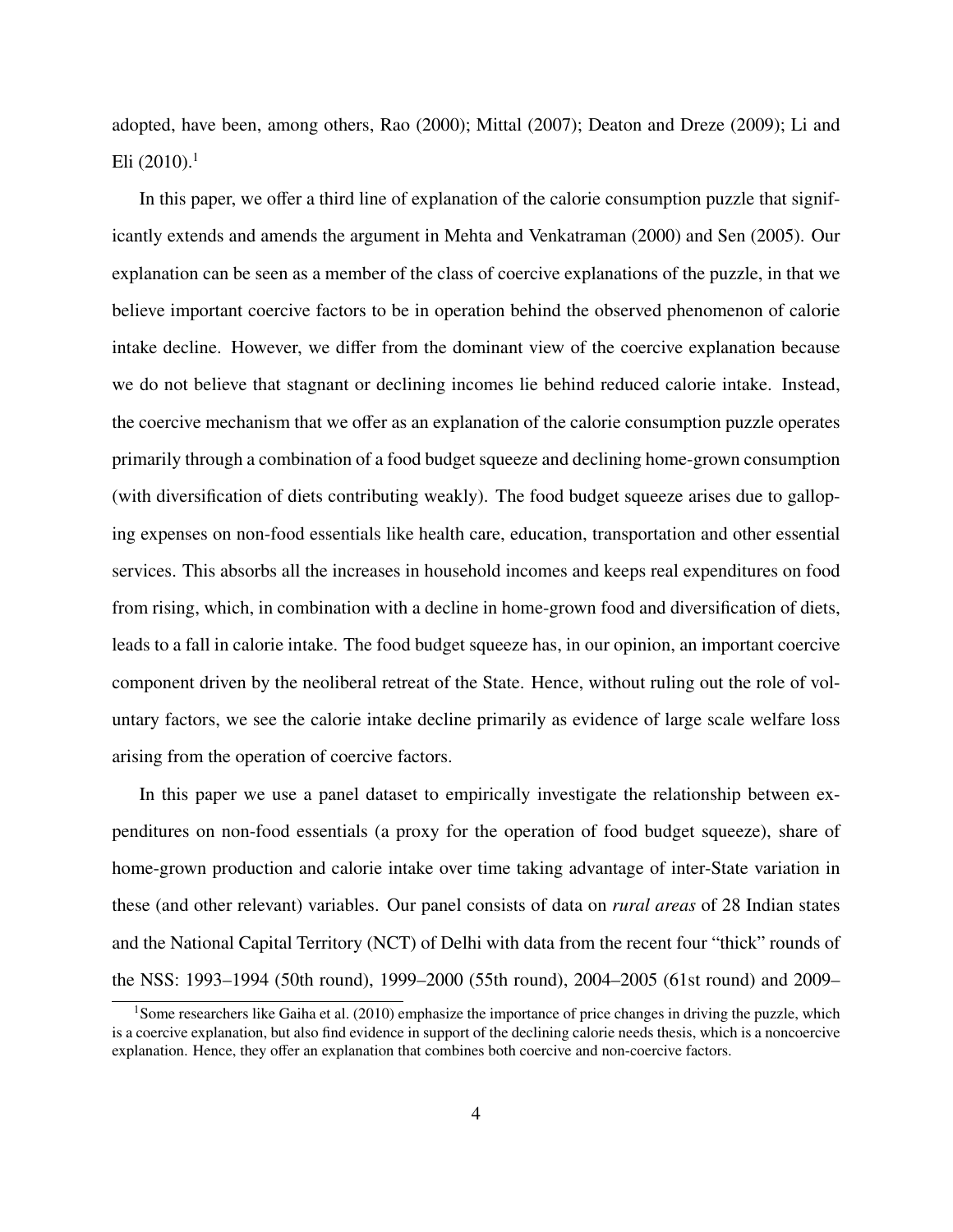2010 (66th round). The choice of rural India is motivated by several facts. First, according to the provisional population data from the 2011 Census, about 69 percent of Indians lived in rural areas in 2011. Thus, the majority of the Indian population lives in rural areas even today. Second, there is widespread consensus that poverty and deprivation is more acute in rural areas. Lastly, a key non-coercive explanation for the puzzle is the reduction in share of rural population engaged in hard agricultural labour. Hence, focusing on rural India for investigating the calorie consumption puzzle seems natural. We choose the latest 4 thick rounds of the NSS because this decade and a half period provides us with a long enough time span to investigate the calorie intake puzzle while restricting ourselves to data that can be extracted from published reports available in the public domain (on the website of the Ministry of Statistics and Programme Implementation, Government of India).<sup>2</sup>

Using both fixed effects and random effects estimation, we find a robust significant negative effect of the share of non-food expenditures on calorie intake; we interpret this as evidence in favour of the food budget squeeze hypothesis. In quantitative terms, we find that a 1% increase in the share of monthly expenditure on non-food essentials is associated with a 1% decline in calorie intake after controlling for changes in real expenditures, calorie needs, and diversification of diets. We also find: (a) a statistically significant positive relationship between the quantity of home-produced cereal (rice and wheat) consumption and calorie intake, and (b) a negative but statistically weak effect of diversification on calorie intake. We do not find any evidence in favour of the "declining calorie need" hypothesis. Bringing together these results, we conclude that a combination of food budget squeeze, declining home-grown consumption and diversification of diets can explain the calorie consumption puzzle.

The rest of the paper is organized as follows. Section 2 presents a brief summary of the two main strands of explanations, coercive and non-coercive, that have so far been offered in the literature about the calorie consumption puzzle. Section 3 investigates the possible determinants of

 $2$ See http://mospi.nic.in/Mospi\_New/site/home.aspx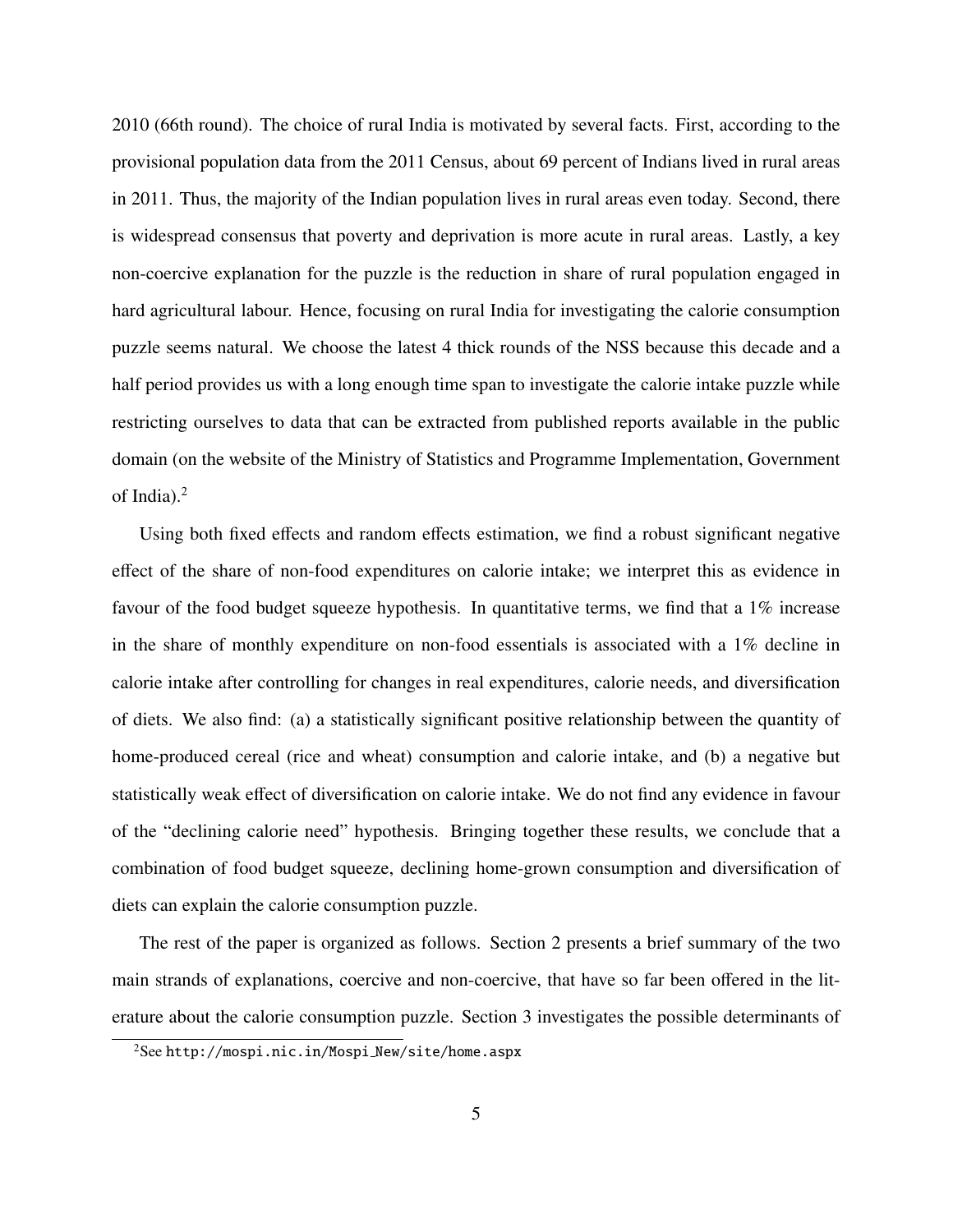calorie consumption; this leads to the empirical model of the paper. The empirical model and data is discussed in section 4. Section 5 contains the main results of the paper. Section 6 concludes the discussion with some ideas for future research.

### 2 Alternative Explanations

#### 2.1 Coercive Explanation via Rural Impoverishment

An extremely influential explanation for the calorie consumption puzzle has been put forward by Patnaik (2004, 2007, 2010a,b). This explanation rests on the claim that the observed fall in calorie intake is driven by impoverishment, i.e., decline in real income and expenditure, of a majority of the population. Adoption of neoliberal policies, the argument goes, has led to declining real incomes of the vast majority of the masses, especially in rural India. The decline in average calorie intake is a direct outcome of such impoverishment. Thus,

. . . there is no puzzle of declining per capita calorie intake with consistently rising per capita "real spending" since such behaviour does not exist in reality: applying reasonable alternative deflators shows decline in real spending, which turns out to be particularly large in the economic reforms decade." (Patnaik, 2010a).

In an earlier contribution on neoliberalism and rural poverty in India Patnaik (2007) had made the same argument while discussing the decline in foodgrain absorption (and by implication calorie intake) in India:

This steep fall in foodgrains availability per head ... is a highly abnormal trend which is not expected when per capita income is rising . . . The steep fall in per capita absorption in India is consistent only with worsening income distribution of a particular type, *an absolute decline in incomes and purchasing power for a major part of the population*,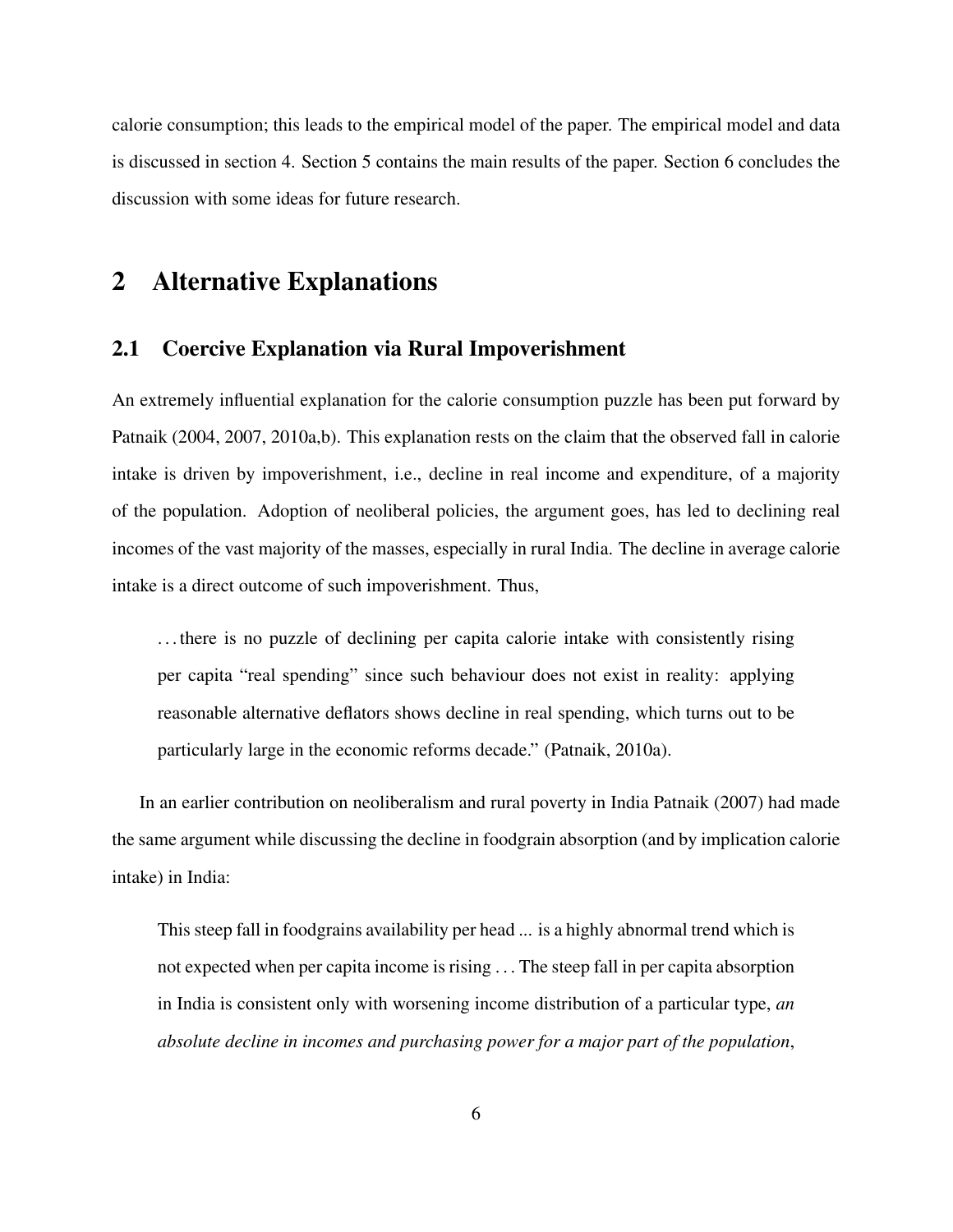outweighing rise for the minority with fast rising incomes.(Patnaik, 2007, emphasis added)

In the backdrop of widespread agrarian distress during the neoliberal period, as seen by the alarming numbers of farm suicides and high levels of indebtedness, this explanation seems fairly intuitive. But all existing evidence that has a bearing on rural impoverishment points in the opposite direction.

The first piece of evidence we look at is the trend movement of real MPCE in rural areas of the country. As we have already noted, average real MPCE (measured in 1987-88 prices) in rural India increased by 17.45 percent between 1993–94 and 2009–10, which is exactly opposite of what one would observe in the case of massive rural impoverishment. Since increases in average real MPCE might mask declines at the bottom of the expenditure spectrum, we need to look at more disaggregated figures. When we look at the bottom decile of the expenditure distribution in rural India, we find an increase in real MPCE by about 12.36 percent over the same period: for the bottom decile, real MPCE (measured in 1987-88 prices) increased from 67.93 to 76.33 between 1993–94 and 2009–10.<sup>3</sup> Thus, even while the *level* of real MPCE remains abysmally low, there does seem to be modest *growth* in real expenditures at the very bottom of the rural income scale, militating against the claim of absolute impoverishment, understood as a fall in real incomes and expenditures, in rural India.

Supporters of the immiserization hypothesis sometimes point to the inability of price indexes such as the CPI-AL to adequately account for change in food prices. The claim is thus that even though real expenditures *appear* to rise, in fact the same number of rupees are able to purchase less food due to an increase in food prices faster than the general rate of inflation. Two arguments can be made against this view. First, Deaton and Dreze (2009) and Balakrishnan (2010) show that the

<sup>&</sup>lt;sup>3</sup>Nominal MPCE for the bottom decile in 2009–10 is from NSSO (2011b, page A-720). Nominal MPCE for the bottom decile in 1993–94 has been computed as the weighted average of the MPCE for the bottom two MPCE classes (less than Rs. 120, and Rs. 120–140) in NSSO (1996b, page A-231) because Table 10 in NSSO (1996a) reports the lowest decile of the MPCE distribution in 1993–94 as Rs. 140. Real MPCE is obtained by deflating nominal MPCE by the CPIAL from Table T6 in NSSO (2011b).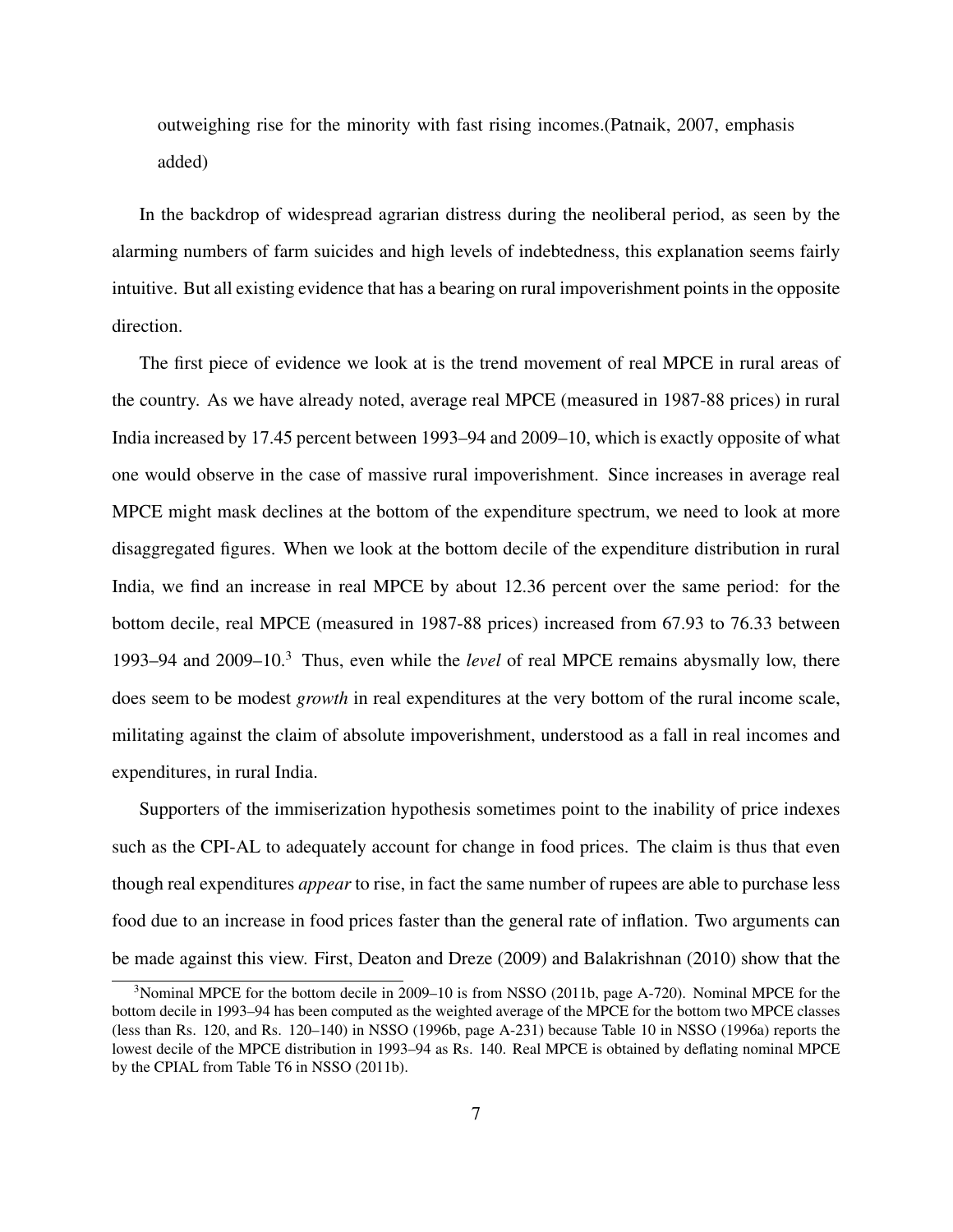relative price of food shows no clear trend in this period despite wide fluctuations. Second, NSS data on average calorie intake disaggregated by expenditure classes in rural India show that while calorie intake has declined for the top quartile between 1983 and 2009-10, it has *increased* for the bottom decile in the same period (Figure 2, top panel). This evidence is difficult to square with the thesis of widespread rural impoverishment.

The third piece of evidence that we can bring to bear against the impoverishment thesis is the trends in real wages for agricultural and non-agricultural workers in rural India. Himanshu (2005) and Eswaran et al. (2009) present data on real agricultural wages disaggregated by Indian states for the period 1983 to 2004-05, which highlight significant spatial and temporal variation in the level and growth of real agricultural wages. While Haryana, Orissa and Tamil Nadu witnessed the fastest growth in weekly earnings, Assam, Gujarat, Punjab and West Bengal saw the slowest growth between 1983 and 2004–05 (Eswaran et al., 2009). Over the whole period, average weekly real agricultural wages in India increased by about 68 percent; average weekly wages increased by about 74 percent. Using data from various Employment-Unemployment Surveys of the NSSO, the bottom left panel of Figure 2 plots the average daily wage of agricultural labourers for the country as a whole deflated by the CPIAL. The plot indicates that there is a steady increase in real agricultural wages between 1993–94 and 2009–10. In terms of temporal variation, real wage growth was substantially faster in the decade of the 1980s than in the later periods, as can be seen from the bottom left panel in Figure 2; the same point is also emphasized by Himanshu (2005). The bottom right panel in Figure 2 shows that wages of non-agricultural workers in rural areas have also increased in real terms (i.e., expressed in 1987–88 prices) from 1999–00 to 2009–10. In sum, the weight of the evidence suggests slow growth in real agricultural (and non-agricultural) wages over the past three decades for all major states in India; no state shows decline in real agricultural wages, and aggregate non-agricultural wages also increase over time in real terms.

To summarize the evidence regarding impoverishment in rural India: real MPCE (average for all expenditure classes, and for the bottom decile in rural India) has increased slowly over time;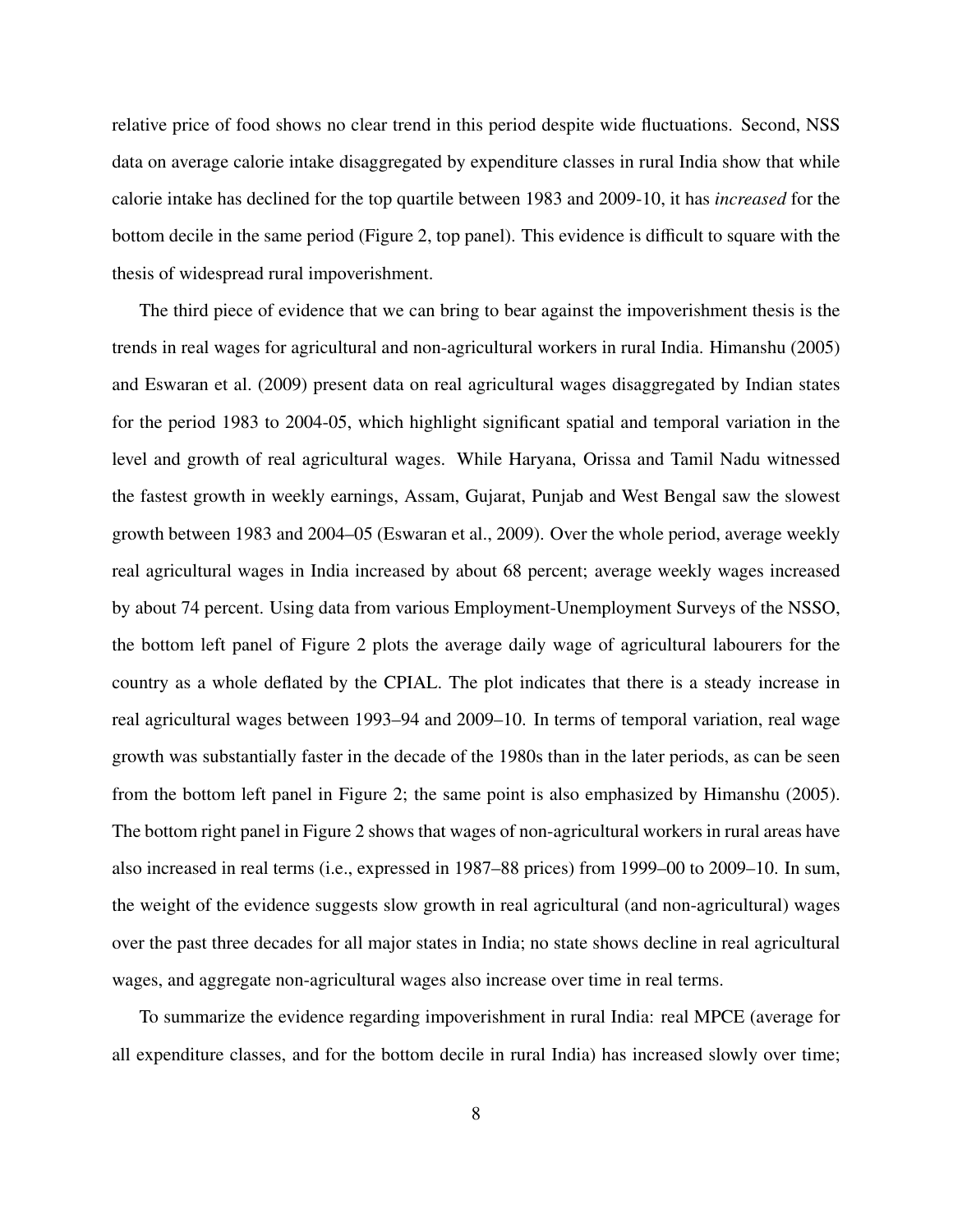

Figure 2: *Top panel: Estimated average calorie intake (Kcal per day) of the bottom decile and the top quartile of expenditure classes in rural India. Source: Deaton and Dreze (2009), and NSSO (2012). Bottom Panel: Average daily real wage of agricultural labourers and nonagricultural workers in 1987-88 prices. Source: NSSO (2011a).*

average calorie intake has increased for the bottom decile and declined for the top quartile; there is no systematic trend in food prices over the relevant period (1983 to 2010) and real wages of agricultural (and non-agricultural) workers in rural India have increased slowly over time. Thus, without disputing the reality of agrarian distress during the neoliberal period, as highlighted by the continuing spate of farmer suicides, we believe that absolute immiserization of the vast majority of the rural population cannot be an explanation for the calorie consumption puzzle.

#### 2.2 Non-coercive Explanations

The two main lines of research within the strand of non-coercive explanations emphasize, in turn, a decline in calorie needs (Deaton and Dreze, 2009) and diversification of diets (Rao, 2000; Mittal, 2007). Researchers emphasize one or the other, or even offer explanations drawing on both. The recent study by Deaton and Dreze (2009) is especially useful because it provides a comprehensive account of the whole debate. After a careful analysis of the empirical evidence related to all the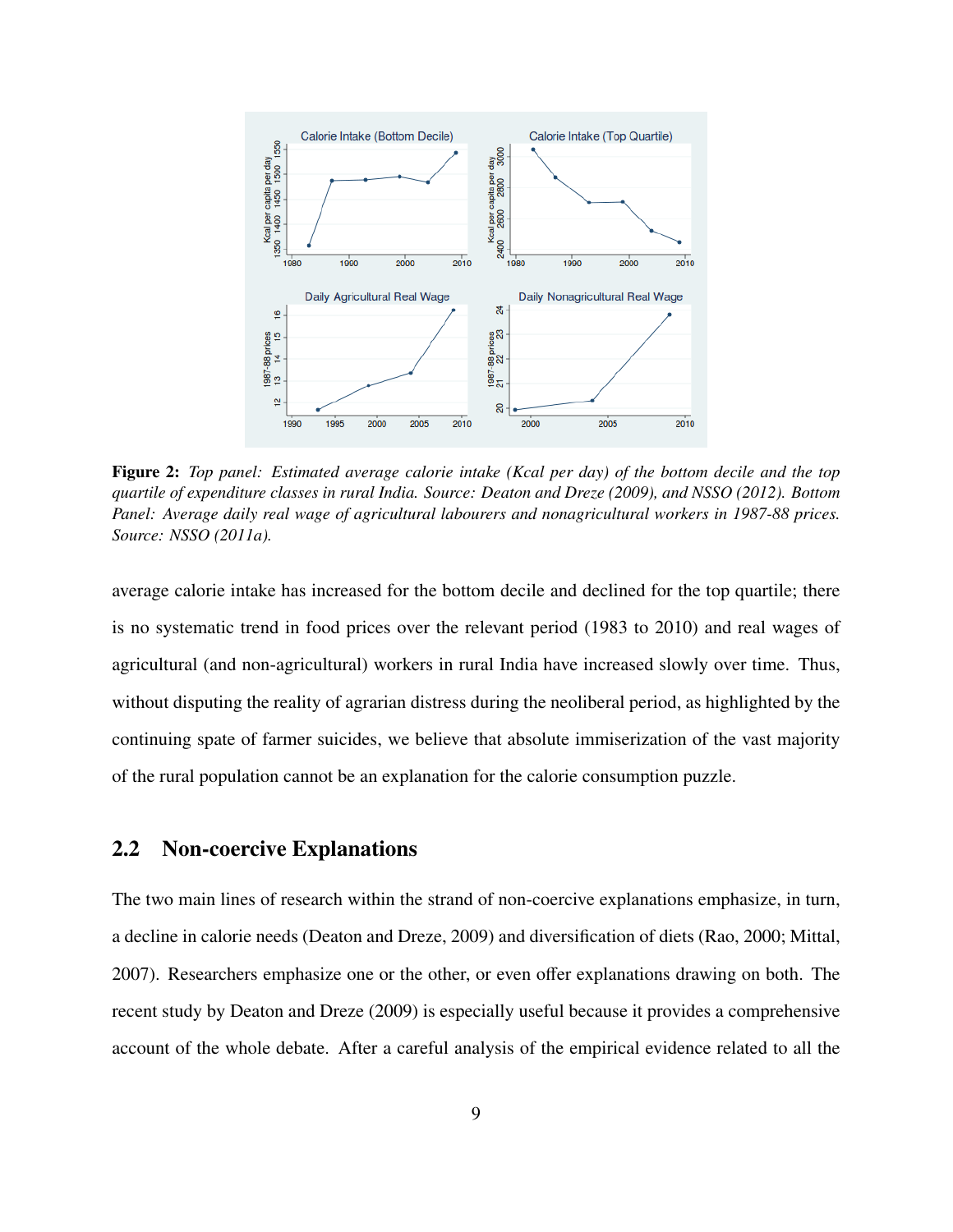major factors that have been offered in the literature, Deaton and Dreze (2009) tentatively accept declines in required calories as the most plausible explanation. They note that decline in the need for calories can arise due to changes in occupational structure (the main factor being the movement of substantial parts of the the workforce away from agricultural work), mechanization of agricultural work, improvement in the epidemiological environment (e.g., access to better drinking water and health care), decline in fertility, and labour saving technical change within the households (e.g., increasing use of consumer durables).

The fact that declines in calorie needs could be driving the declines in estimated calorie intakes is plausible but the evidence presented in support of this explanation by Deaton and Dreze (2009) is merely suggestive. It is true that there has been a shift of the workforce away from agriculture, increasing mechanization of agricultural work, adoption of labour saving technologies within households, improvements in the epidemiological environment, and changes in transportation patterns. All these can lead to a decline in calorie needs. But it is not clear that the decline in calorie needs will also lead to decline in average calorie intakes, especially for the lower expenditure deciles where calorie intakes are still very low. What prevents people from consuming calories in excess of their "needs"?

Three other factors mentioned by Deaton and Dreze (2009) appear to us to be potentially significant in explaining the puzzle. First, the rising importance of non-food expenditures in rural and urban budgets is likely to squeeze the food budget (Sen, 2005). Almost the entire increase in real MPCE in the past two decades has taken the form of increased spending on education, health, transportation etc., while food budgets have remained stagnant in real terms (Deaton and Dreze,  $2009$ ).<sup>4</sup>

<sup>&</sup>lt;sup>4</sup>As Sen (2005) notes: "What is much more likely is that the cost of meeting the minimum non-food requirements has increased to such an extent that the earlier proportion of expenditures no longer suffices and a larger proportion has to be applied to meet the requirements, thereby leading to a decrease in the income left available for food. In other words, non-food items have become more "essential" than food in a particular sense... The observed behaviour seems to suggest that people are treating food as the residual item of consumption. There are at least two items of non-food expenditure- rent and health care- which may take precedence over food as claims on income, and it has been observed that these are the fastest growing components of household expenditure in urban and rural areas respectively."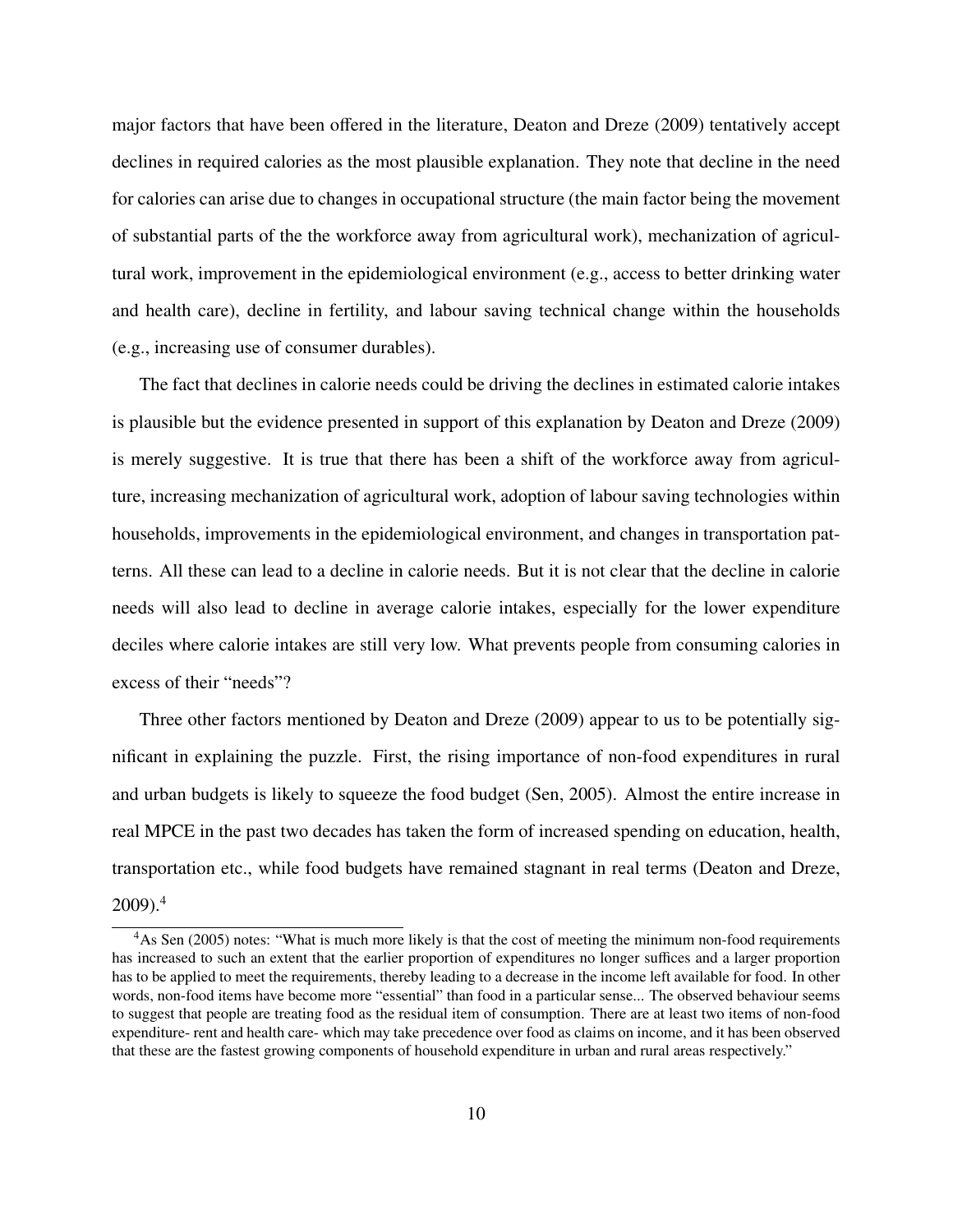Second, increasing penetration of the market in rural areas is likely to reduce the proportion of food consumed out of home production. The reduced home-produced calories may not be substituted by market-purchased calories if changing tastes and the food budget squeeze result in increased preference for non-food expenditures. Additionally, declining average size of owned land and an increasingly footloose labour force would also put downward pressures on home production of foodgrains. Deaton and Dreze (2009) do mention the possibility of declines in consumption out of home production but fear that lack of data makes this issue difficult to address.

Third, a slow but steady diversification of diets, in both rural and urban India, has been noted by several scholars (Rao, 2000; Mittal, 2007). In the face of stagnant real food expenditures, diversification can be potentially important in accounting for calorie intake declines. This is because diversification of diets imply the substitution of cheaper with more expensive sources of calories, e.g., rice and wheat with vegetables, nuts and fruits.

Drawing on this discussion, in the next section, we investigate the determinants of calorie intake for the average rural household. In the subsequent section, we use our investigation of the determinants of calorie intake to construct an empirical model and use a panel data set to estimate its key parameters. The estimated parameters, both their magnitudes and signs, offer us some clue about a possible solution to the calorie consumption puzzle.

### 3 Determinants of Calorie Consumption

In a developing country context like India, there are two sources of calorie intake: (a) food purchased in the market, and (b) non-market access to food (home grown, accessed from common property resources, etc.). The calorie intake from purchased food depends on the total real expenditure on food and how it is divided between various food items. In the context of a poor country facing calorie deficits, it is useful to distinguish between two types of food items, cereals and noncereals, because the former are a cheaper source of calories and have traditionally been the largest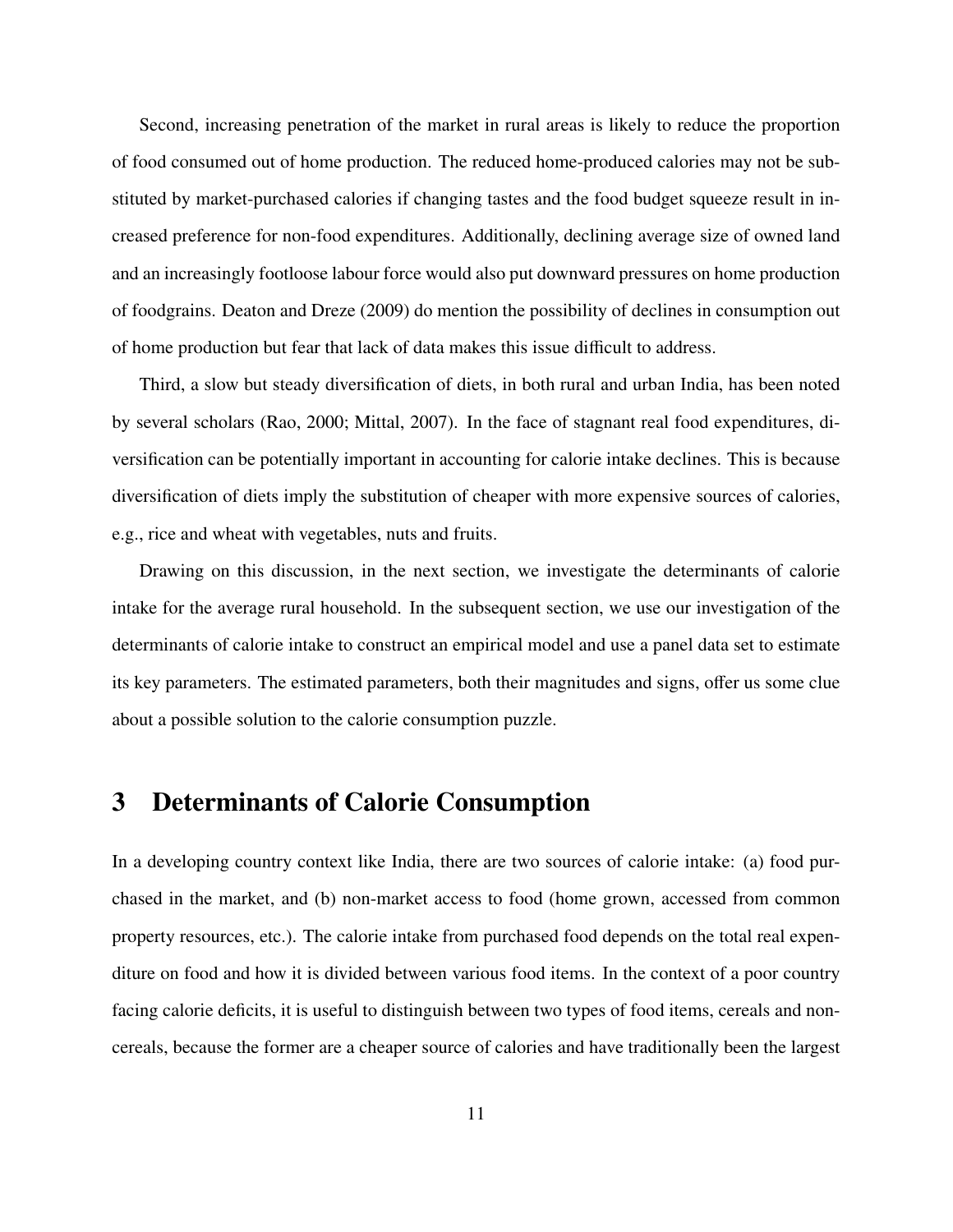part of the food basket of poor households. Thus, denoting by *C* the total calorie consumption, we have

$$
C = f(\frac{E_f}{p_f}, w_c, NM_f)
$$
 (1)

where  $E_f$  refers to the total expenditure on food,  $p_f$  refers to an index of food prices,  $w_c$  denotes the share of food expenditure devoted to cereals, and  $NM_f$  refers to non-market food that is available to the household.

The total expenditure on food depends on the share of expenditure devoted to non-food items and the total expenditure of the household. The share of expenditure devoted to non-food items, in turn, depends crucially on what we might term expenditure on non-food essentials and calorie needs of the household. Non-food essentials include expenditure on education of children, expenses involved in health care, transportation and other essential services that are necessary to sustain a decent modern life. Calorie needs of a household, on the other hand, depends on the occupational pattern, i.e., whether the family is involved in agricultural work, the epidemiological environment, induction of labour-saving technologies within the household, and other such factors. Thus

$$
E_f = h(w_{nfe}, E, CN) \tag{2}
$$

where  $w_{nfe}$  refers to the share of total expenditure devoted to non-food essentials,  $E$  refers to the total expenditure of the household, and *CN* refers to the calorie needs of the household.

Incorporating  $(2)$  into  $(1)$ , we get

$$
C = f(w_{nfe}, \frac{E}{p_f}, CN, w_c, NM_f)
$$
\n(3)

implying that five sets of factors are the proximate determinants of calorie consumption by house-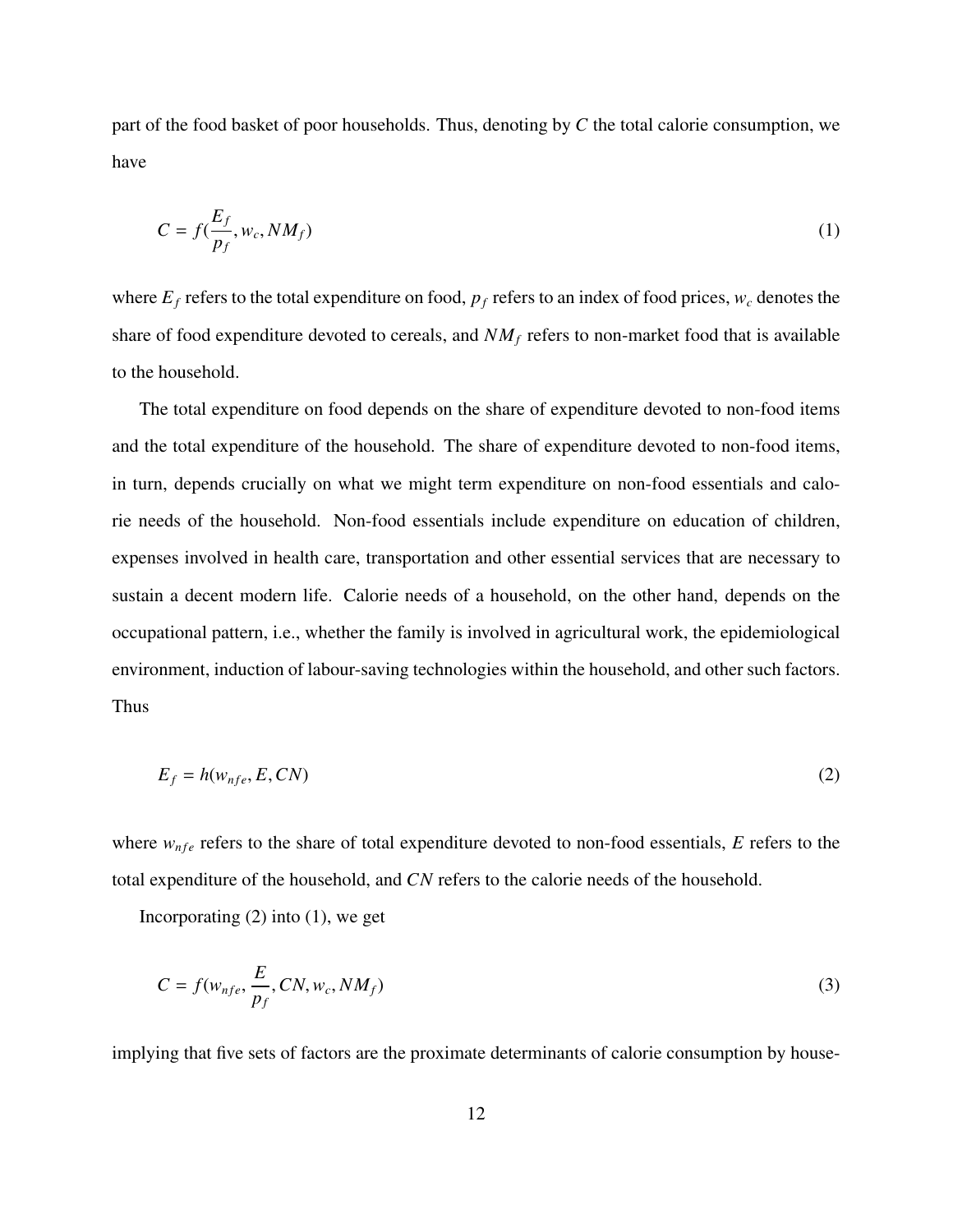holds in rural India: the share of total expenditure devoted to non-food essentials  $(w_{nfe})$ , the level of calorie needs  $(CN)$ , the total expenditure deflated by the food price index  $(E/p_f)$ , the share of food expenditure devoted to cereals  $(w_c)$ , and the access to non-market sources of food  $(NM_f)$ .

The first factor on the RHS of (3), the share of expenditure devoted to non-food essentials relates to the phenomenon of "food budget squeeze". We feel that this is an especially important variable that has so far not received much attention in analyses of the calorie consumption puzzle. It should be noted, as we have already indicated, that the expenditure incurred on education, health care and transportation, can be categorized as non-food essential expenses in the sense that they are necessary for a decent modern life. Thus, when the share of total expenditure devoted to such non-food essentials increase, it leaves less purchasing power for food consumption.

The food budget squeeze is likely to be a function of several factors such as relative price movements, changes in real incomes, changes in tastes and preferences, and public provisioning of social services. Pressures squeezing the food budget from the demand side would include the increasing importance given to education by the poor who know full well that this is the most important route for upward social mobility. Additionally, demand for better and/or more formalinstitutional health care like childbirth in hospitals or allopathic medicines would also increase the pressure on household budgets. Moreover, with the inability of the agricultural sector to generate stable incomes, peasants are forced to join the huge circuit of internal migration of labour in India. This increases transportation expenditures and puts additional pressure on household budgets. On the supply side, the most important factor seems to be the gradual retreat of the State from the public provisioning of education, health care, subsidized housing and transportation, and other social services. With the State provisioning of these non-food essentials declining at the same time as the demand for these same services increase from households, an increasingly larger share of the household budget is claimed by them. If this effect is big enough, it might lead to a food budget squeeze and lead to lower calorie intake by households.

Figure 3 juxtaposes time series plots of the share of total expenditure devoted to education,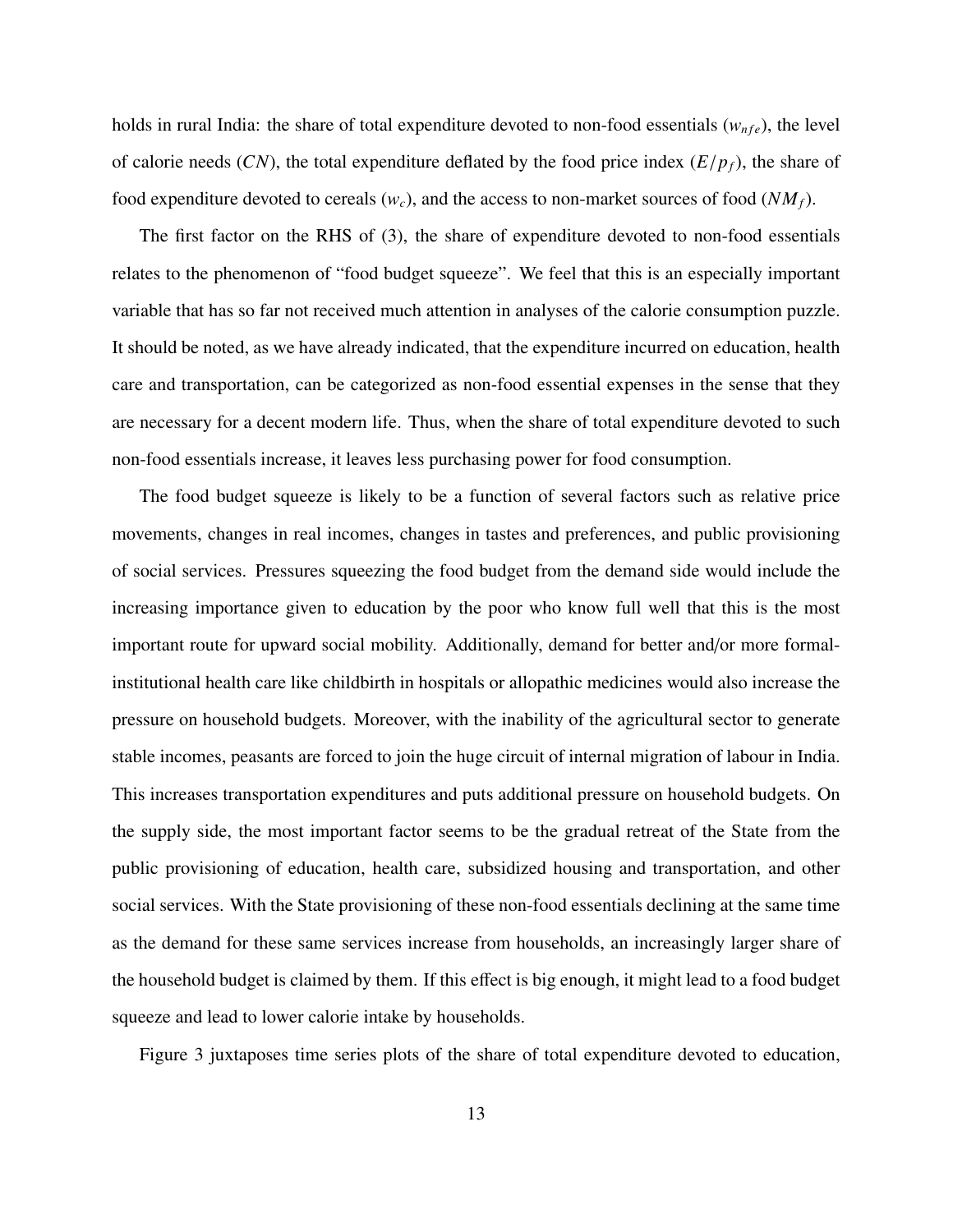

Figure 3: *Share of Monthly expenditure devoted to nonfood essentials (percentage) like education, healthcare, transportation, and estimated average calorie intake (Kcal per day) in rural India. Source: NSSO (2006), and NSSO (2011b).*

health care (both institutional and noninstitutional), conveyance and other consumer services, and per capita calorie consumption between 1993–94 and 2009–10. It is obvious from Figure 3 that at the aggregate level, per capita calorie intake and the share of expenditure devoted to non-food essentials display exactly opposite movements over time: as the share of MPCE devoted to such non-food essentials has increased over time, per capita calorie intake has declined.

It seems that all the income increases have been absorbed by expenditure on non-food essentials, so that food expenditures have not increased in real terms over the last two decades. This can be seen from data available in NSSO (2011b). The value of food expenditure deflated by the CPIAL (with 1987–88 as base year) was 101.18 and 101.05 in 1986–87 and 1993–94 respectively. In 2009–10, the corresponding figure was 100.66 (again, in 1987–88 rupees). Thus, it is striking that *real* food expenditure did not increase over the past two decades, and in fact declined slightly over the last 15 years, for the average rural Indian household.

These two pieces of evidence make, to our mind, a *prima facie* case for the hypothesis that perverse developments in the economy and polity are creating a squeeze of the food budget, which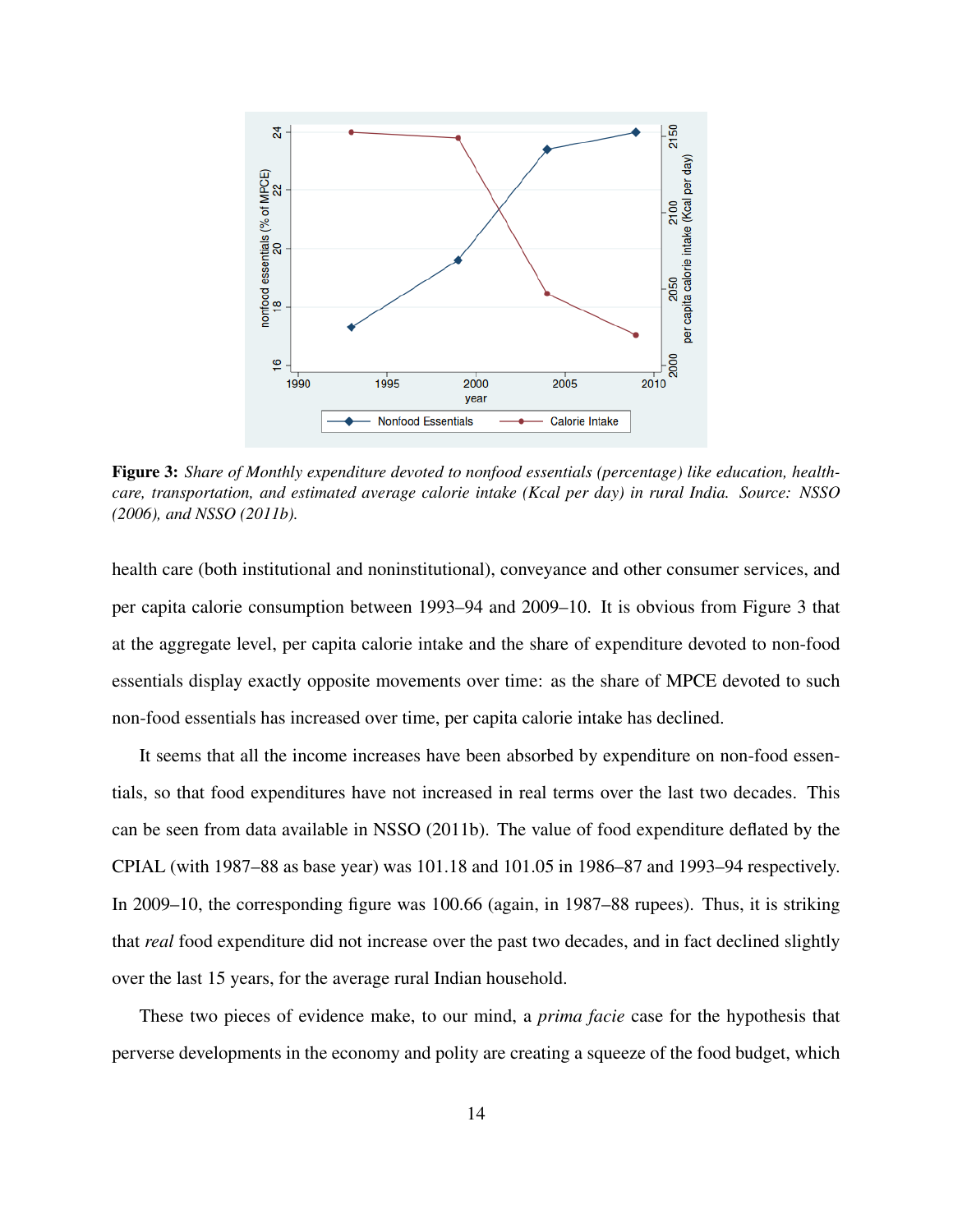might be forcing families into lower calorie intakes. One of the main aims of this paper is to test for the presence of this effect in Indian data after controlling for other relevant effects.

The next variable on the RHS of (3) is *CN*, the calorie needs of the population. This is potentially an important variable, as argued by Deaton and Dreze (2009), and could be driven by several factors. First, it is a well known fact that, on average, agricultural work is far more physically demanding than non-agricultural work. Thus, as a larger share of the Indian workforce moves from agriculture to industry and services, the average calorie needs of the population might decline. Second, as the epidemiological environment of the country improves, the calorie absorption capacity of the population would increase. This might reduce the average calorie consumption needs of the population because a larger share of whatever is consumed can now be retained. Third, mechanization of key parts of agricultural work (like threshing), adoption of labour-saving durables within households, mechanization of transportation (i.e., switch from walking to using bicycles, from bicycles to motorcycles, and so on), and decline in the total fertility rates might also reduce the average calorie intake needs of the population. In our empirical analysis, we will use two variables to capture the calorie needs of the population at the state level: the share of the workforce that is in the agricultural sector, and the percentage of households that have access to safe drinking water, i.e., water coming from a tap, a tube well or a hand pump.

The next variable on the RHS of (3) is the food price-deflated total nominal expenditure  $(E/p_f)$ . Instead of using the food price-deflated total nominal expenditure, we will use the price-deflated total nominal expenditure, i.e., the real total expenditure. This is motivated by the fact that aggregate level data on the relative price of food, i.e., the ratio of a food price index to a general price index, does not display any long term trend. The ratio of the wholesale price index for food to index for all commodities remains trendless, though with large fluctuations, between 1993-94 and 2008-09 (Balakrishnan, 2010, pp. 180). Similarly, the ratio of the food to the nonfood component of the consumer price index for agricultural labourers (CPIAL) does not display any trend between 1983 and 2004-05 (Deaton and Dreze, 2009). The ratio of the food to the general price index for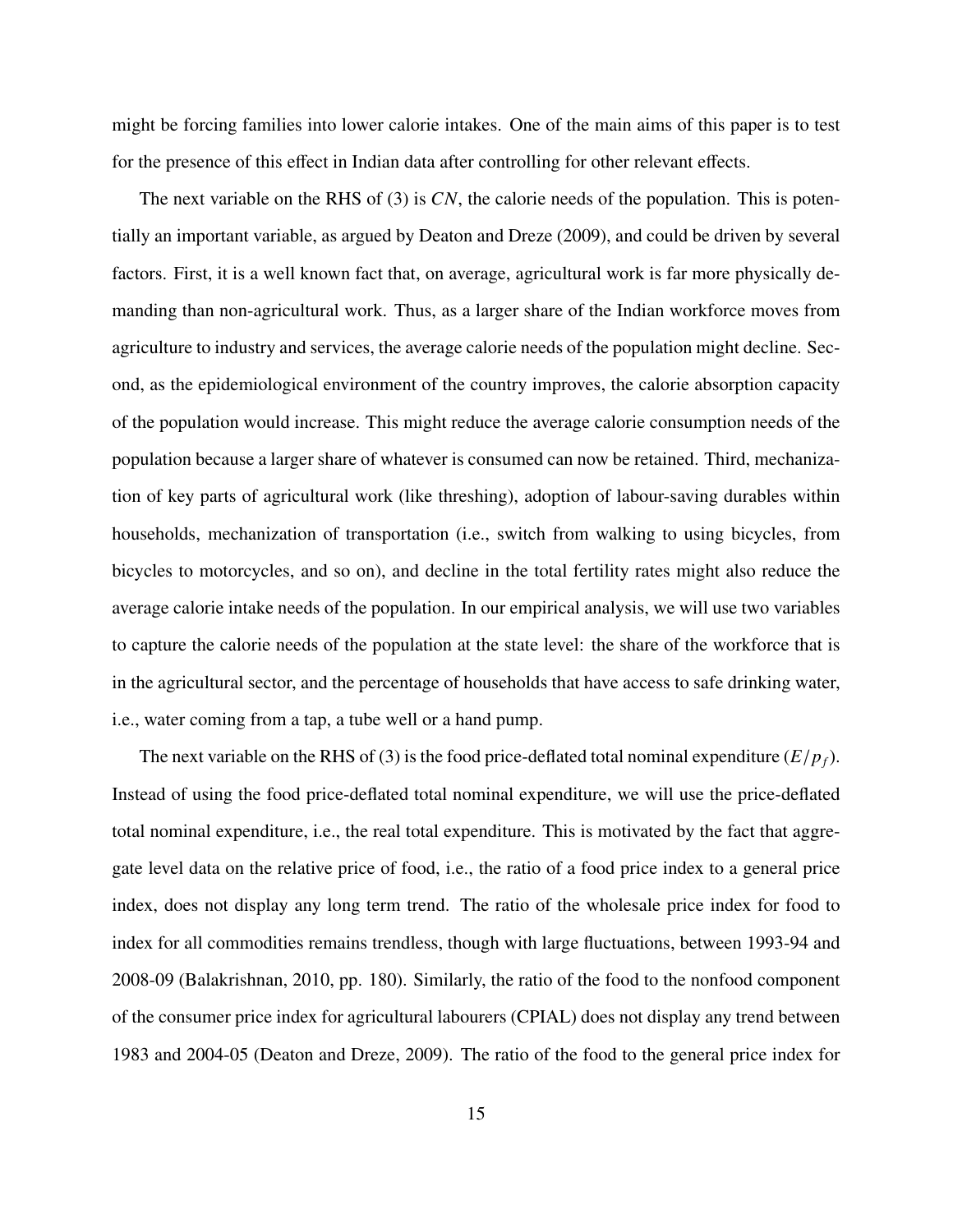industrial workers, a proxy for the analogous quantity for agricultural workers, starts moving upwards only from 2008–09 (GOI, 2012, Table 5.3, Statistical Appendix). Thus, even if the relative price of food might have increased after 2008 due to the spike in food prices in recent years, it seems unlikely that changes in relative prices would be important in explaining the calorie consumption puzzle, which is clearly a long term phenomenon. Since  $E/p_f = (E/p) * (p/p_f)$ , where *<sup>p</sup>* refers to a price index, and the ratio *<sup>p</sup>*/*p<sup>f</sup>* has not displayed any long term trend, we feel we are justified in using  $(E/p)$  as a proxy for  $(E/p<sub>f</sub>)$ .

The penultimate variable on the RHS of (3) is the share of the food budget that is devoted to cereals, *w<sup>c</sup>* . We use this as a measure of the diversification of food consumption of households. It depends on both price and nonprice factors, the former being the relative price of cereals to noncereals, and the latter the preferences of households for a diversified diet at all relative price levels. For the purposes of the analysis in this paper, we do not need to distinguish between the different determinants of diversification; we will treat it as a variable in itself.

Figure 4 presents a picture of diversification seen in the food budget of the average rural household in India over the past four decades. Even though the analysis in this paper is restricted to the period since 1993–94, Figure 4 drives home the point that rural India has indeed witnessed substantial diversification of the food budget over the last few decades. Thus it is important to control for this trend towards increasing consumption of more expensive calories in the forms of milk products, fruits, vegetables, and meat.

The last variables on the RHS of (3) is the total amount of food that a household can access outside the market, most of which would come from home production. This variable is an extremely important one for a developing country like India where even today a large portion of the consumption of poor households, especially in rural areas, is met from non-market sources. More than 60 percent of milk, about 40 percent of wheat, 30 percent of rice, 11 to 18 percent of seven common pulses, and 14 percent of eggs, and a large portion of common vegetables consumed in rural India in 2004-05 came from home produce (NSSO, 2007). If structural transformation of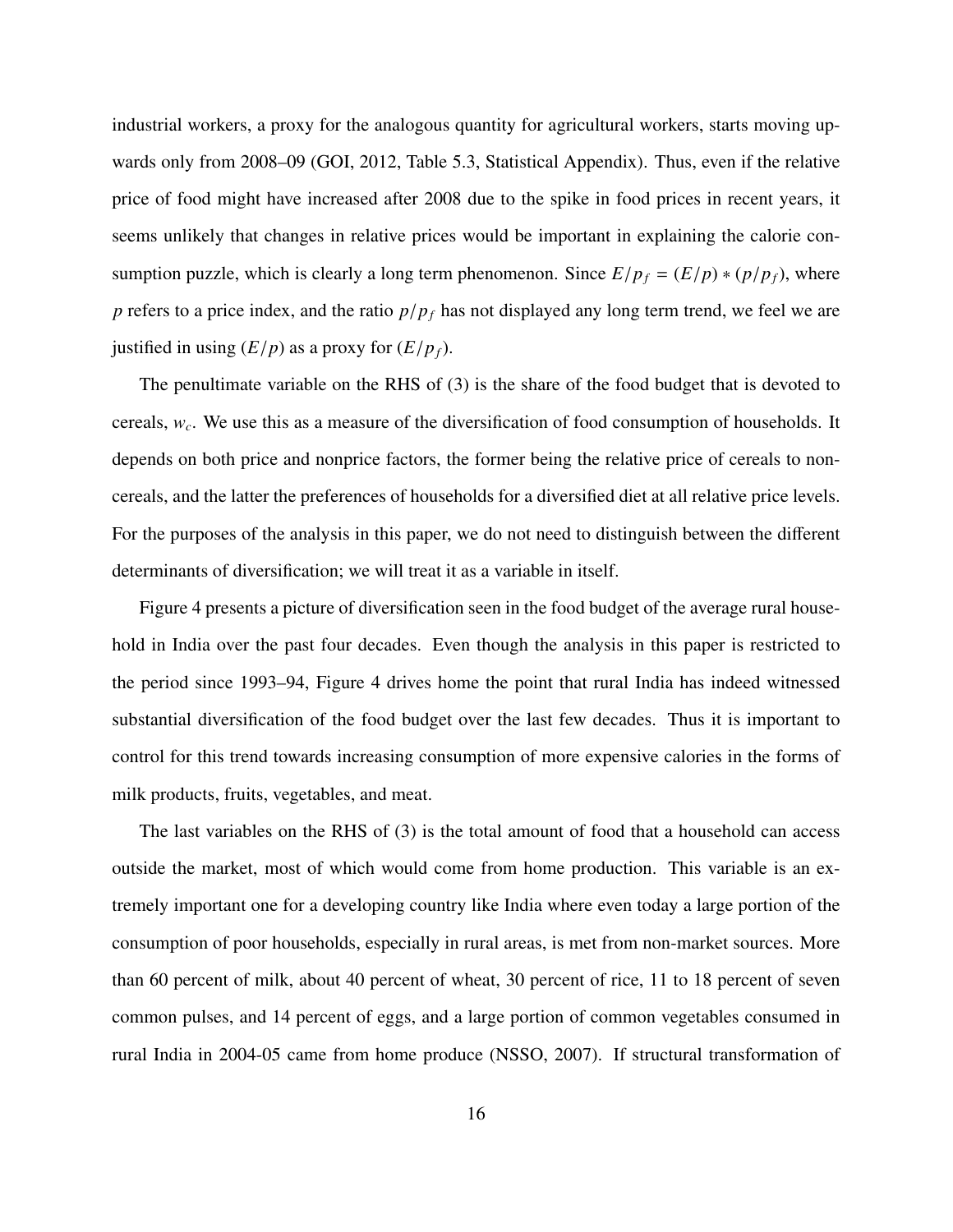

Figure 4: *Expenditure on Various Categories of Food Items, Rural India. Source: NSSO (2011b).*

the economy and commercialization forces households to seek a larger share of their consumption needs through market transactions, perverse price and income dynamics might kick in to reduce food/calorie intake. Since India has been undergoing a slow capitalist transformation over the last few decades with increasing penetration of the market into rural areas, this factor is an important one for throwing light on the calorie consumption puzzle.

Deaton and Dreze (2009) note the importance of decline in non-market sources of food but feel that it is difficult to get an empirical handle on the effect.

... as the role of home-grown consumption has lessened, the effective price of food is likely to have risen in a way that is not captured in the usual indexes and which may help explain some of the decline in cereal consumption among the poor; the size of this effect is hard to document with available data. (Deaton and Dreze, 2009).

In fact the NSSO does collect data on quantity of food consumed out of home production. Hence the latter part of their assertion is only partly true. However, the published reports do not always report this data in comparable terms; hence, some effort is need to come up with a measure that can be compared across time. In this paper, we construct such a measure to capture the decline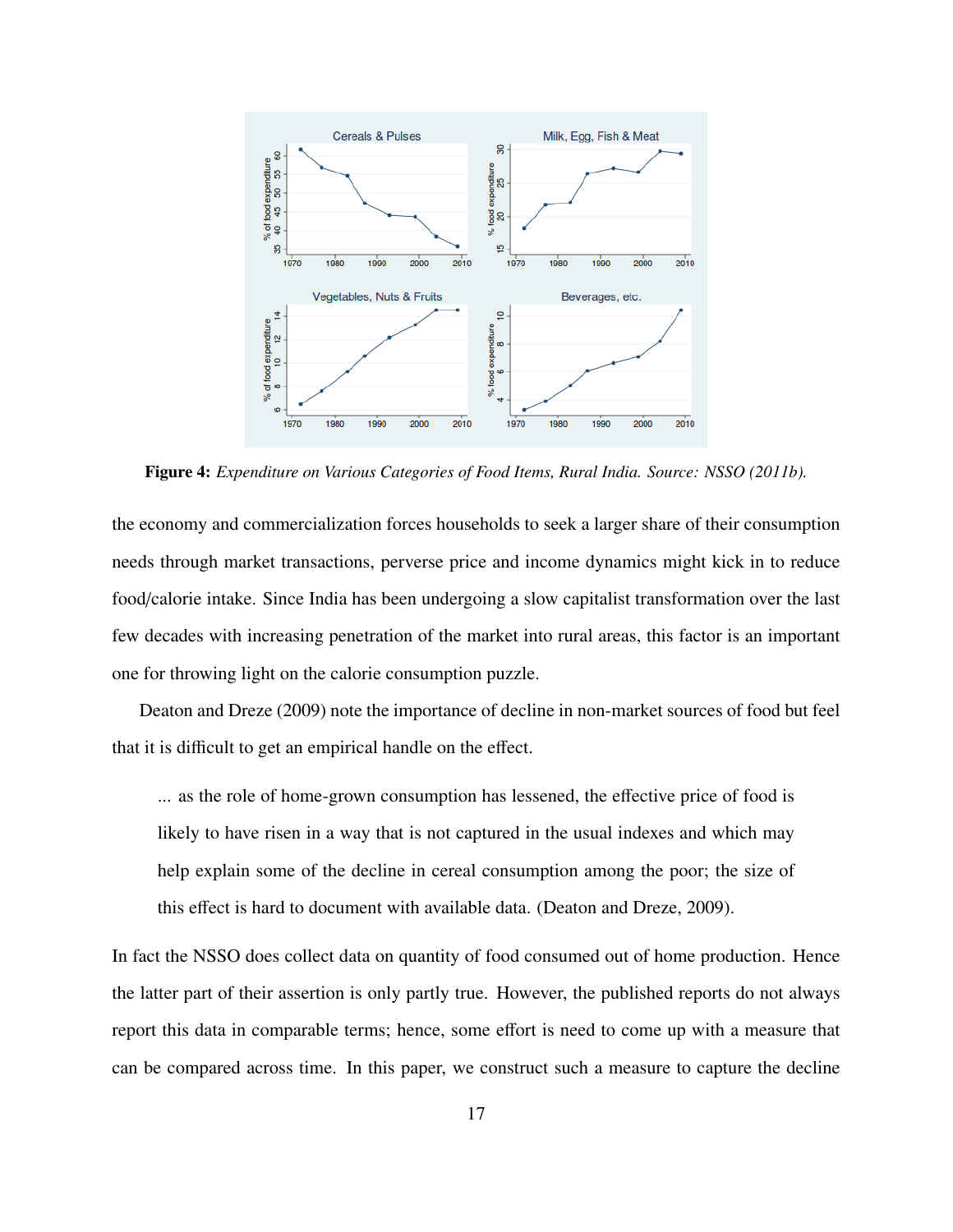of home-grown consumption. Data availability allow us to compute this measure for only two time periods, 1993–94 and 2004–05, and only for 25 Indian states. We use this measure in the regressions to capture the effect of changes in access to non-market sources of food on calorie intake.

### 4 Empirical Analysis

#### 4.1 Regression Model

The discussion in the previous section gives us the empirical model of this paper:

$$
log(C_{it}) = \beta_1 \times NFE_{it} + \beta_2 \times AG_{it} + \beta_3 \times SW_{it} + \beta_4 \times DV_{it} + \beta_5 \times E_{it} + \beta_6 \times NM_{it} + \alpha_i + \gamma_t + u_{it} \tag{4}
$$

where  $i = 1, 2, 3, \ldots, n$  indexes the states of India,  $t = 1, 2, \ldots, T$  indexes time periods, C denotes estimated average calorie consumption, *NFE* refers to the share of total expenditure devoted to non-food essentials, *AG* refers to the share of the workforce involved in agriculture, *S W* stands for the proportion of households with access to safe drinking water, *DV* denotes the diversification of the average diet, *E* refers to real (total) expenditure, *NM* measures the access to non-market sources of food, and  $\alpha_i$  stands for a state-level time-invariant (or slowly changing) unobserved heterogeneity, and  $\gamma_t$  is a time-period fixed effect. For the analysis in this paper, our sample consists of 28 Indian states and the NCT of Delhi with observation on variables for each state recorded for four time periods, 1993–94, 1999–00, 2004–05 and 2009–10 (except for Chhattisgarh, Jharkhand and Uttarakhand which were created in 2000). Note that the measure of access to non-market sources of food, *NM*, is available only for two time periods, 1993–94, and 2004–05; hence, results with this variable in the regression will be presented for this restricted sample.

There is significant variation in average calorie consumption and its possible determinants across states and over time, as we highlight in the next subsection. Therefore, our empirical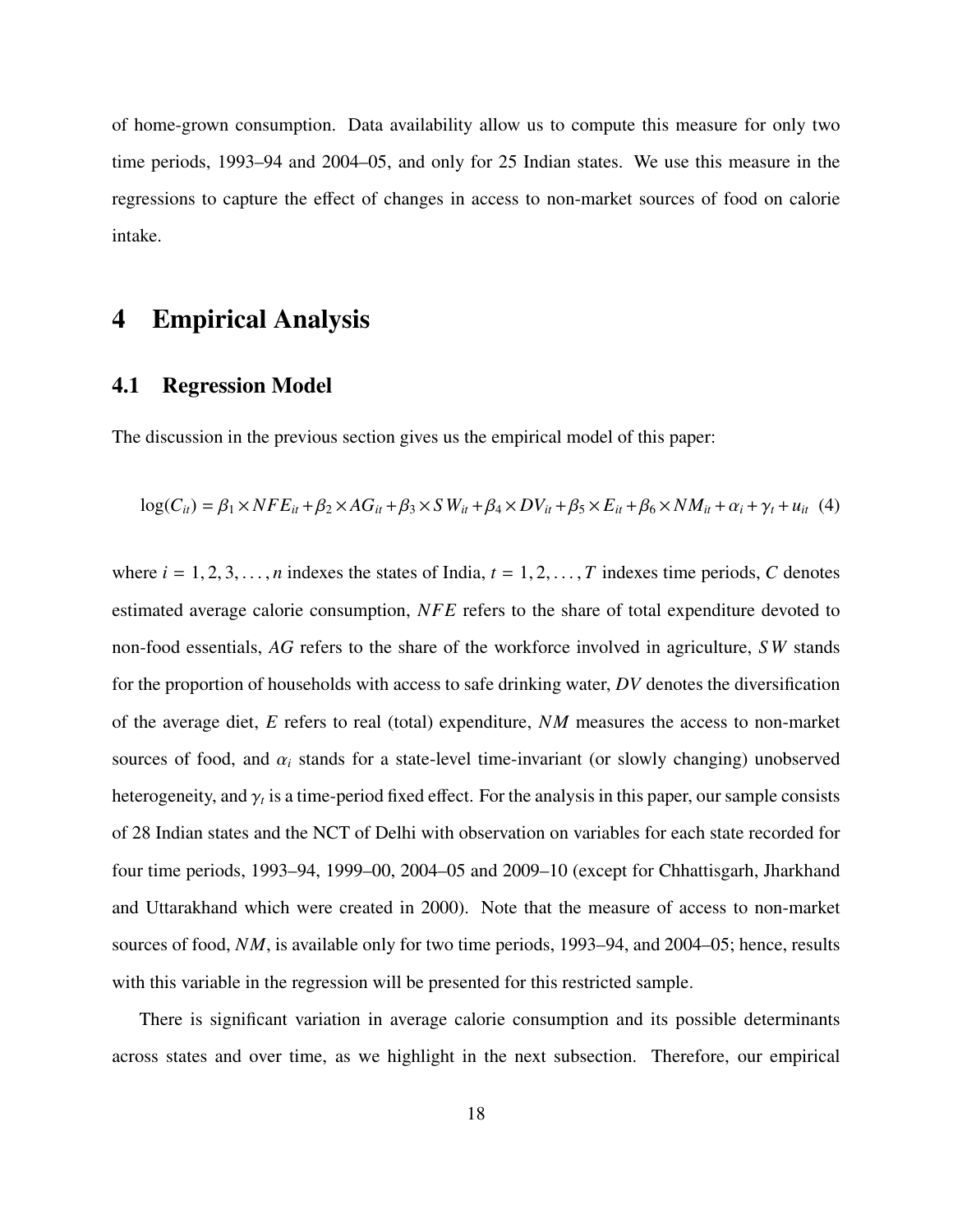strategy exploits this variation by using a panel data set to test for the statistical significance of the co-variation of average calorie intake with the proximate determinants discussed above. Our main interest lies is testing whether there is support for the food budget squeeze effect even after we have controlled for the effects of other possible determinants like changing calorie needs, changing dietary preferences, and changes in real expenditure.

The advantage of using a panel data set is that we will be able to control for unobserved statelevel and time-period fixed effects. These seem particularly important in this analysis because slowly changing cultural, religious and geographical factors must certainly have an impact on dietary habits across the states of India. Failure to control for such unobserved state-level effects would give rise to biased and inconsistent empirical results.

#### 4.2 Data

Data for the analysis in this paper has been collected from two main sources: (1) various reports related to the CES of the NSSO, and (2) Census of India data available on the website of the Registrar General of India.<sup>5</sup>

Data on estimated average calorie intake per capita per day was taken from Reports 405, 471, 513, and 540 of the NSSO. Each of these reports are entitled "Nutritional Intake in India" and summarize information on the nutritional status of households using data from the 50*th*, 55*th*, 61*st* and 66*th* rounds of the CES, respectively, of the NSSO.

Data on nominal monthly per capita expenditure, the share of total expenditure devoted to non-food essentials (a measure of the food budget squeeze), and the share of food expenditure devoted to cereals (a measure of diversification of diets) are from Reports 402, 457, 508, 538 of the NSSO. Each of these reports are entitled "Level and Pattern of Consumption Expenditure in India" and summarize information about various aspects of the consumption expenditure of Indian households using data from the 50*th*, 55*th*, 61*st* and 66*th* NSS rounds. Data on the share of the

 $5$ See http://censusindia.gov.in/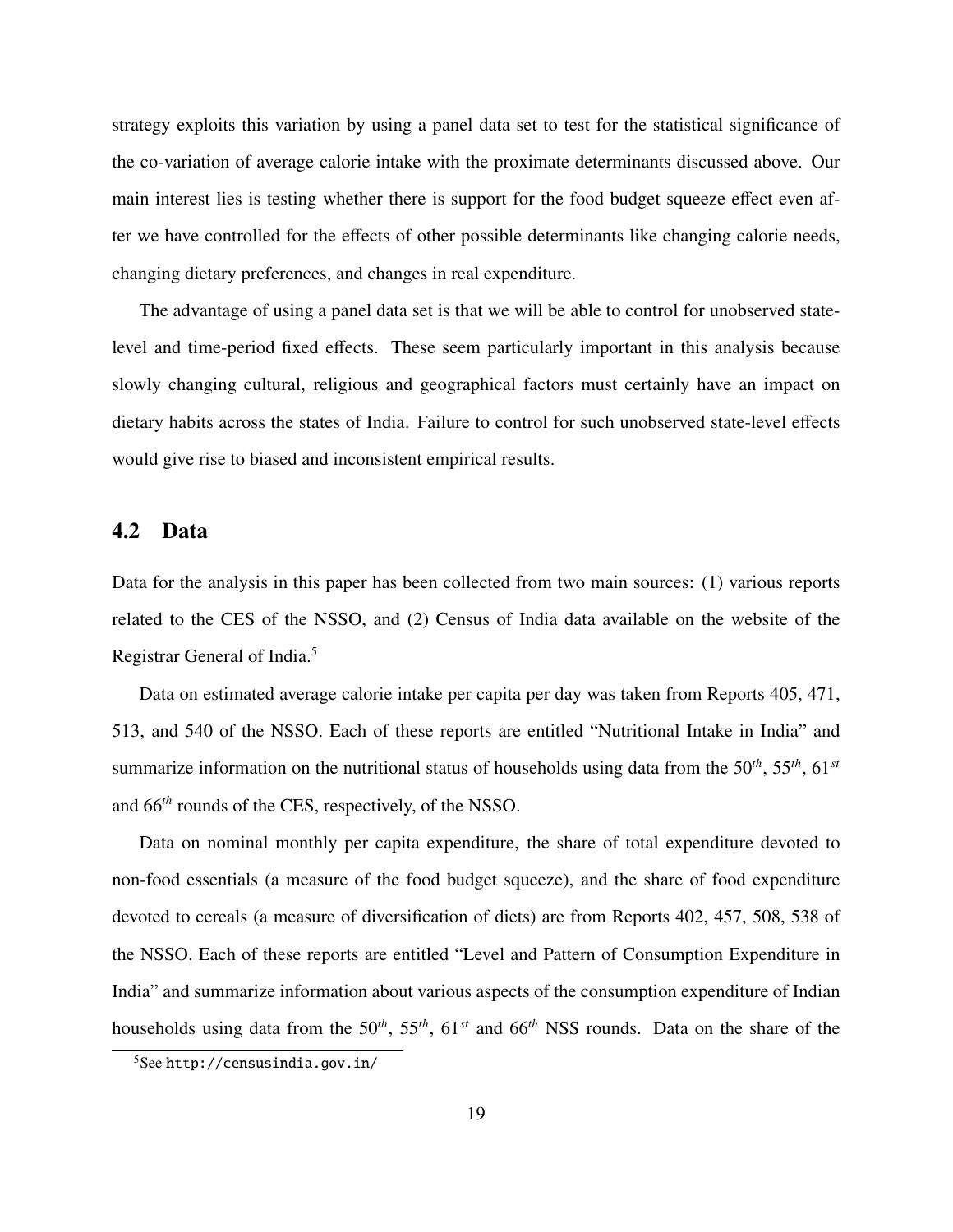workforce engaged in agriculture were taken from published NSSO reports on "Employment and Unemployment Situation in India" for the relevant years.

Access to non-market sources of food was measured with the quantity of rice and wheat consumed from home production. This data was compiled from NSS Reports 424 and 510. These reports refer to the 1993–94 and 2004–05 consumption expenditure surveys, respectively. We could not find comparable data in the published reports of the 1999–00 and 2009–10 surveys. Hence, the measure of non-market access to food could only be constructed for two time periods and for 25 states.

Data on the access to safe drinking water for the years 1991, 2001 and 2011 were taken from the three corresponding Census. Using the annual growth rates implied by this data for the Census years, values for 1993–94, 1999–2000, 2004–05 and 2009–10 were imputed for each state using simple exponential interpolation.

To recapitulate, the dependent variable in the model in (4) is defined as follows:

• calorie intake: estimated average per capita calorie intake (Kcal) per day;

and, the independent variables are defined as follows:

- real MPCE: monthly per capita expenditure deflated by the consumer price index for agricultural labourers (CPIAL) with base 1987–88;<sup>6</sup>
- non-food essentials: share of total monthly expenditure devoted to education, health care, transportation and other essential consumer services;
- agriculture's share: share of workforce engaged in agriculture;
- safe drinking water: proportion of households with access to drinking water from tap, tube well or hand pump;

 $6$ Data for the CPIAL is taken from NSSO (2011b). The value of CPIAL in NSSO (2011b) uses 1987–88 as the base year and does not provide figures for 1999–00. So, the value of the CPIAL for 1999–00 is constructed by inflating the CPIAL for 1993–94 by the growth rate of CPIAL from NSSO (2006), which uses 1972–73 as base year, between 1993–94 and 1999-00.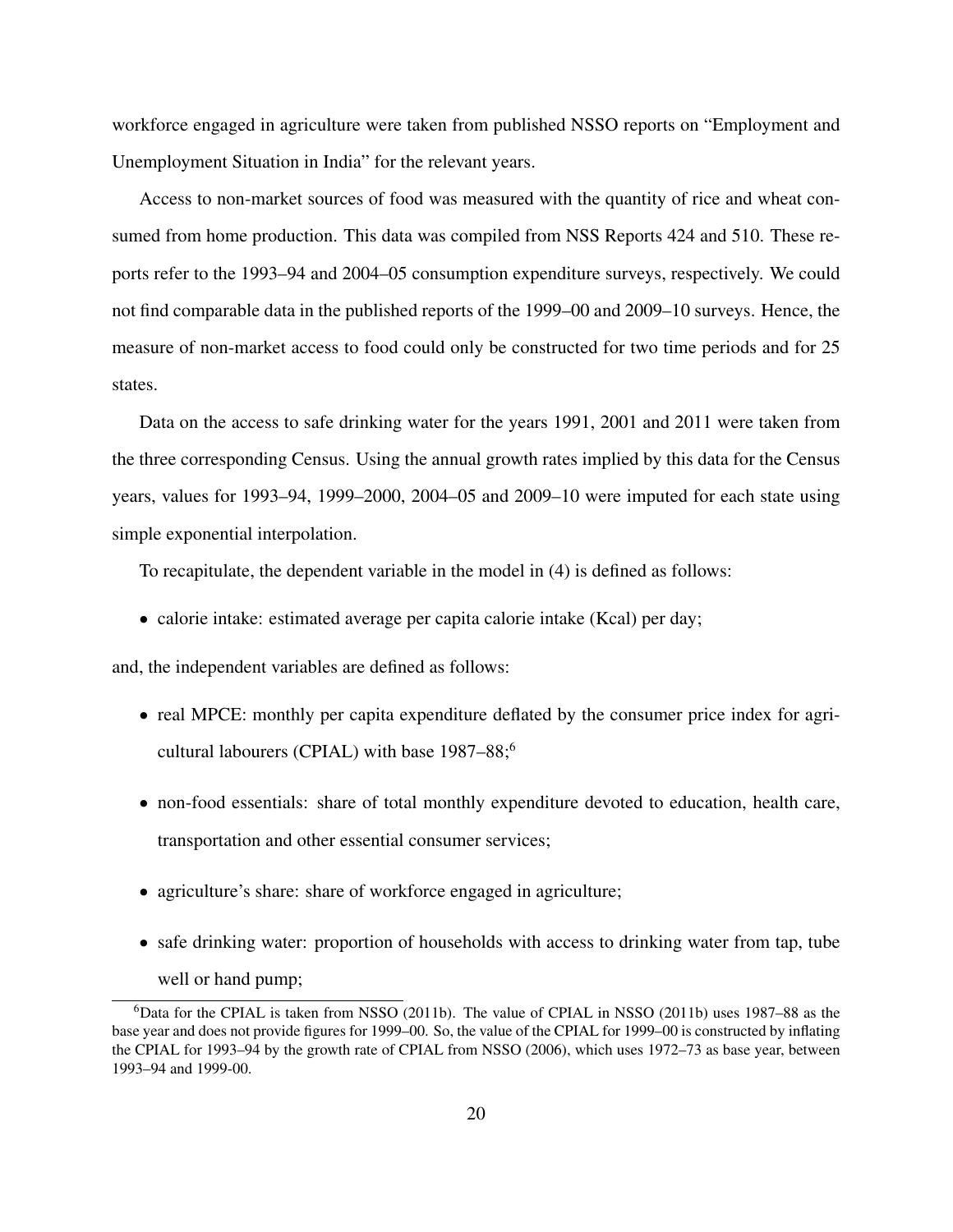- diversification of diets: share of food expenditure devoted to non-cereals;
- access to non-market sources of food (home-grown food): quantity of rice and wheat consumption that comes from home production (this is available only for the years 1993–94 and 2004–05).

Table 1 presents summary statistics for these six variables for the rural areas of the 28 Indian states and the NCT of Delhi in 1993–94, 1999–00, 2004–05 and 2009–10. Estimated average per capita calorie intake declines from 2150 Kcal in 1993–94 to 2028 Kcal in 2009–10, a decline of about 6 percent. Over the same period, real MPCE (in 1987–88 prices) increased from Rs. 186 to Rs. 221, an increase of about 19 percent. The share of total expenditure claimed by non-food essentials increases secularly from 17.4 percent in 1993–94 to 24.5 percent in 2009–10. That is a whopping 40 percent increase over a decade and half period.

The share of the workforce engaged in agriculture has declined from about 69 percent to 60 percent, not a very sharp fall given that we are looking at a rapidly growing economy over a 15 year period. The proportion of households with access to safe drinking water has increased from 55 percent to 72 percent, with lot of room for further improvement. Thus, both variables meant to capture the calorie needs of the population indicate a movement in the direction of lower calorie requirements.

The measure of diversification, the share of the food budget devoted to non-cereals, shows a steady increase over this period from 63 percent in 1993-94 to 71 percent in 2009-10. Therefore, the data do suggest a slow but steady diversification of the food budget of households in rural India.

The measure of access to non-market food (home grown consumption of rice and wheat) decreases slightly between 1993–94 and 2004–05. The median value declines from 2.65 kgs. to 2.32 kgs.<sup>7</sup> Thus, in the median Indian state average consumption of home-grown rice and wheat declines by about 0.3 kgs. over a decade long period since the early 1990s. This decline could be

 $7$ Details of the construction of this measure given in the Appendix.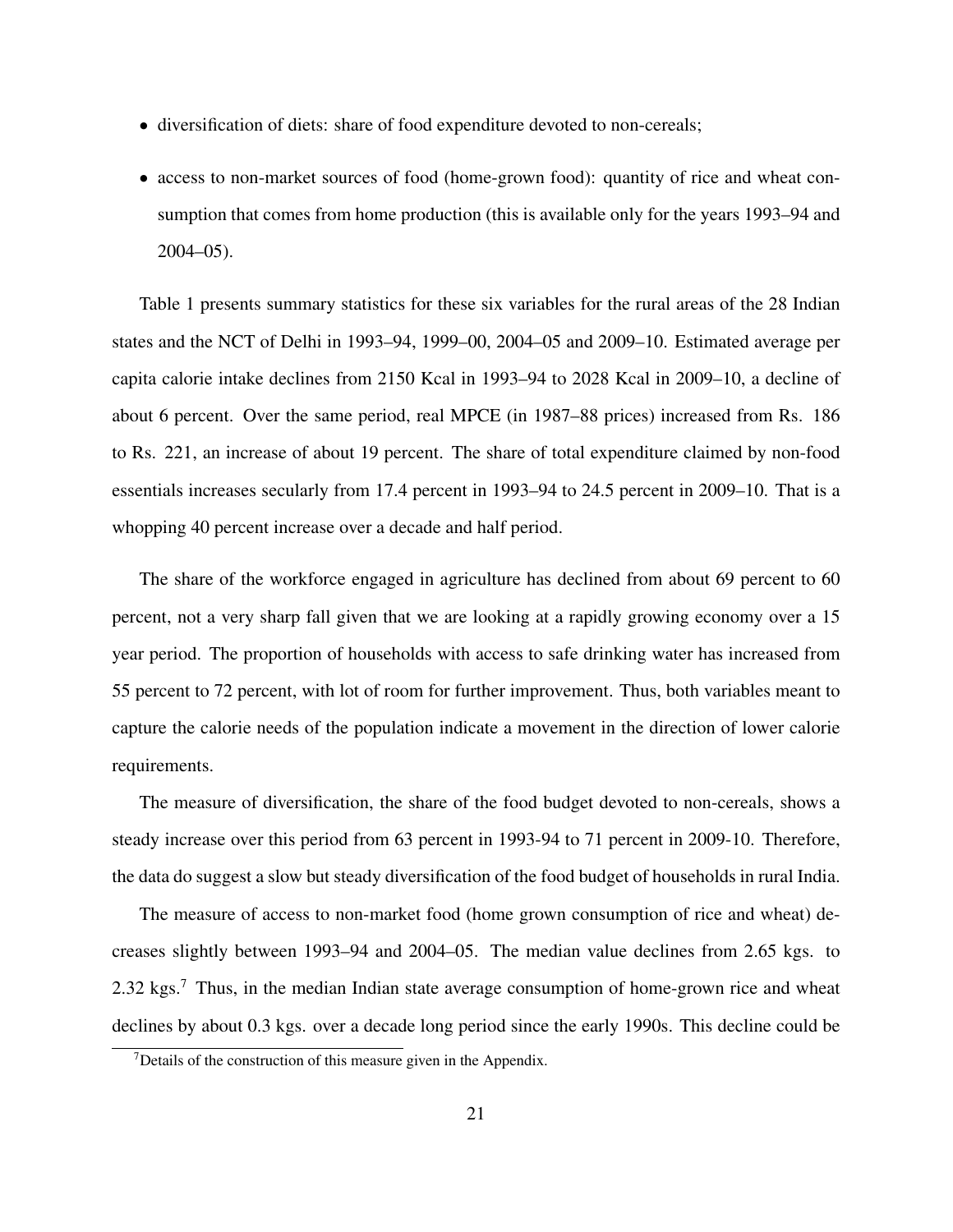| Year           | <b>CALINT</b> | <b>RMPCE</b> | <b>NFE</b> | <b>AGRISH</b> | <b>SW</b> | <b>DIV</b> | <b>NM</b> |
|----------------|---------------|--------------|------------|---------------|-----------|------------|-----------|
| 1993-94        |               |              |            |               |           |            |           |
| Mean           | 2150.19       | 190.40       | 17.43      | 69.41         | 55.13     | 0.37       | 3.28      |
| Median         | 2122.50       | 176.18       | 17.76      | 75.85         | 56.61     | 0.36       | 2.65      |
| <b>Std Dev</b> | 209.88        | 49.53        | 3.52       | 17.84         | 21.58     | 0.11       | 2.91      |
| Min            | 1852.00       | 124.03       | 8.67       | 8.40          | 13.02     | 0.15       | 0.20      |
| Max            | 2551.00       | 343.87       | 23.51      | 89.10         | 93.04     | 0.59       | 11.97     |
| 1999-00        |               |              |            |               |           |            |           |
| Mean           | 2159.70       | 208.26       | 19.97      | 65.60         | 65.43     | 0.35       |           |
| Median         | 2095.00       | 188.57       | 19.56      | 67.40         | 69.00     | 0.33       |           |
| <b>Std Dev</b> | 235.81        | 60.08        | 5.08       | 19.62         | 20.17     | 0.10       |           |
| Min            | 1825.00       | 132.33       | 11.84      | 6.60          | 15.83     | 0.17       |           |
| Max            | 2631.00       | 333.80       | 35.10      | 87.00         | 95.92     | 0.56       |           |
| $2004 - 05$    |               |              |            |               |           |            |           |
| Mean           | 2061.10       | 206.09       | 22.79      | 65.51         | 67.27     | 0.33       | 3.08      |
| Median         | 2023.00       | 188.77       | 22.20      | 68.50         | 71.13     | 0.31       | 2.67      |
| <b>Std Dev</b> | 179.36        | 58.27        | 5.41       | 18.09         | 21.26     | 0.09       | 2.73      |
| Min            | 1763.00       | 125.04       | 13.33      | 4.40          | 19.75     | 0.18       | 0.04      |
| Max            | 2437.00       | 317.60       | 34.16      | 87.50         | 96.84     | 0.53       | 10.76     |
| 2009-10        |               |              |            |               |           |            |           |
| Mean           | 2028.38       | 220.59       | 24.53      | 60.25         | 72.10     | 0.29       |           |
| Median         | 1982.00       | 203.34       | 23.51      | 63.90         | 74.18     | 0.30       |           |
| <b>Std Dev</b> | 153.40        | 62.83        | 5.03       | 19.01         | 20.02     | 0.09       |           |
| Min            | 1692.00       | 137.86       | 15.15      | 0.00          | 25.60     | 0.14       |           |
| Max            | 2407.00       | 374.63       | 36.61      | 85.20         | 96.74     | 0.56       | $\bullet$ |

Table 1: *Summary Statistics for the Main Variables: Rural India<sup>a</sup>*

*<sup>a</sup>* The variables in this table are as follows. CALINT: estimated average calorie intake (Kcal per capita per day); RMPCE: real monthly per capita expenditure (1987–88 rupees); NFE: non-food essential expenditure (% of MPCE); AGRISH: share of the workforce working in agriculture (%); SW: access to safe drinking water (% of households); DIV: diversification of diets (% of food budget devoted to cereals); NM: access to non-market sources of food (quantity of rice & wheat consumed from home production, kgs.)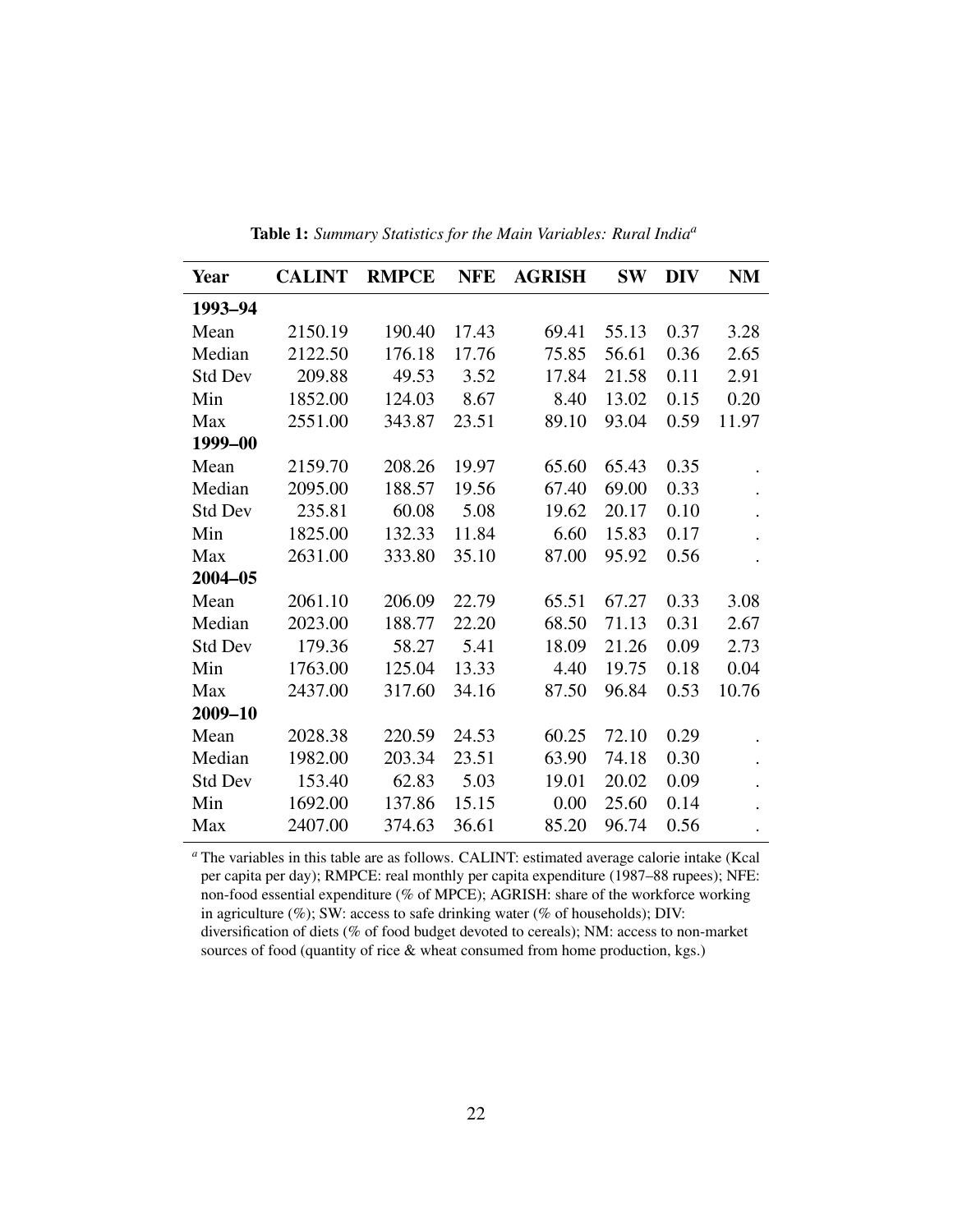the result of both loss of land for cultivation and shifting preference for cereals purchased in the market. Without further investigation, we will not be able to distinguish between these two effects.

## 5 Main Results

Table 3 gives results from estimating the model in (4) with a panel data set for 28 Indian states and the NCT of Delhi (rural areas) and 4 time periods, 1993-94, 1999-00, 2004-05 and 2009- 10. We carried out the regression analysis using different estimation strategies: pooled regression estimated with OLS, fixed effects (FE) and random effects (RE) estimation for several different specifications of the basic model in (4). In Tables 2 and 3, we report results from the FE and RE estimations, respectively.

|                            | (1)                       | (2)                       | (3)                       | (4)                       | (5)                       |
|----------------------------|---------------------------|---------------------------|---------------------------|---------------------------|---------------------------|
| Nonfood Essentials         | $-0.0138***$<br>$(-8.04)$ | $-0.0135***$<br>$(-3.82)$ | $-0.0132***$<br>$(-3.77)$ | $-0.00738**$<br>$(-2.55)$ | $-0.00726**$<br>$(-2.16)$ |
| Log Real MPCE              | $0.384***$<br>(6.21)      | $0.417***$<br>(8.21)      | $0.444***$<br>(6.59)      | $0.369***$<br>(3.75)      | $0.369***$<br>(3.75)      |
| Safe Drinking Water        |                           | 0.000152<br>(0.21)        | 0.000605<br>(0.79)        | 0.00101<br>(0.81)         | 0.00105<br>(1.12)         |
| Workforce in Agri          |                           | 0.000985<br>(0.36)        | 0.000980<br>(0.36)        | 0.00277<br>(1.19)         | 0.00277<br>(1.18)         |
| Diversification            |                           |                           | $-0.193$<br>$(-1.00)$     | $-0.223$<br>$(-0.85)$     | $-0.211$<br>$(-0.55)$     |
| <b>Home Grown Cereals</b>  |                           |                           |                           | $0.0346***$<br>(4.58)     | $0.0346***$<br>(4.56)     |
| <b>State Fixed Effects</b> | Y                         | Y                         | Y                         | Y                         | Y                         |
| Time Fixed Effects         | N                         | N                         | N                         | N                         | Y                         |
| <b>Observations</b>        | 107                       | 105                       | 105                       | 50                        | 50                        |

Table 2: *Panel Regression Results (Fixed E*ff*ects - LSDV)*

Dependent variable is log calorie intake; *t* statistics in parentheses.

<sup>∗</sup> *<sup>p</sup>* < <sup>0</sup>.1, ∗∗ *<sup>p</sup>* < <sup>0</sup>.05, ∗∗∗ *<sup>p</sup>* < <sup>0</sup>.<sup>01</sup>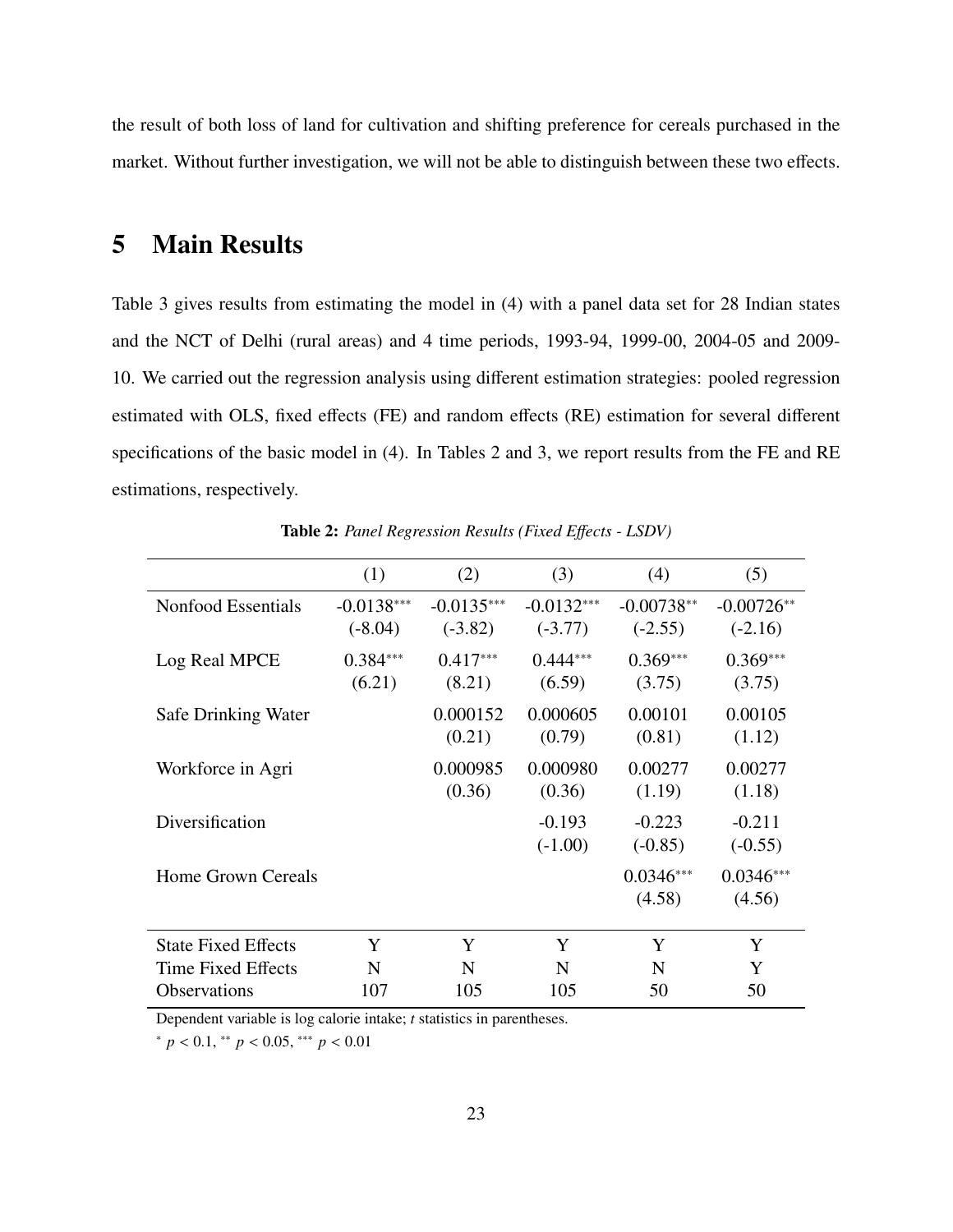Specification tests suggest that the fixed effect estimation strategy is superior to the pooled regression (the F-test of the null hypothesis that all the state fixed effects are zero is strongly rejected). This implies that controlling for the unobserved state-level heterogeneity is important. Similarly, the Breusch-Pagan test of the random effects estimator against the pooled regression presents evidence in favour of the former (not reported in Table 3). Both of these tests suggest that the FE and RE estimations are preferable to the pooled regression estimation strategy. The Hausman test ( $p = 0.195$ ) supports the RE strategy over FE. But since the size of our sample, especially when we include the variable for home-grown food, is relatively small and since our intuitive understanding suggests that allowing the regressors to be correlated with the unobservable heterogeneity might be a superior estimation strategy, we have chosen to report results from both strategies. As we show later, except for minor changes in magnitude and level of significance, the main results remain unaltered across estimation methods.

Turning to the results in Table 2 we see that across specifications, the value of the coefficient on the share of expenditure on non-food essentials is close to -0.01, giving us the following interpretation: a 1 percentage point increase in the share of total expenditures devoted to non-food essentials is associated with a 1 percent decline in average calorie intake. Moreover, this coefficient is statistically significant at the 1 percent level across specifications (other than the last specification in which it is significant at the 5 percent level). In our opinion, this provides strong evidence in favour of the food budget squeeze thesis.

Note that there is no a priori reason for the coefficient on the share of expenditure devoted to non-food essentials to be negative in a regression like (4). In fact, for most countries in the world, it can be expected to be positive. This is because, even thought growth in real per capita incomes is accompanied by an increase in the share devoted to essential services like education, health care, etc., this is seldom accompanied by a decline in calorie intake. Income growth and a fall in the real price of food ensures that even a lower share of household expenditure devoted to food is enough to secure an increasing (or at least constant) calorie intake. Therefore, when an increase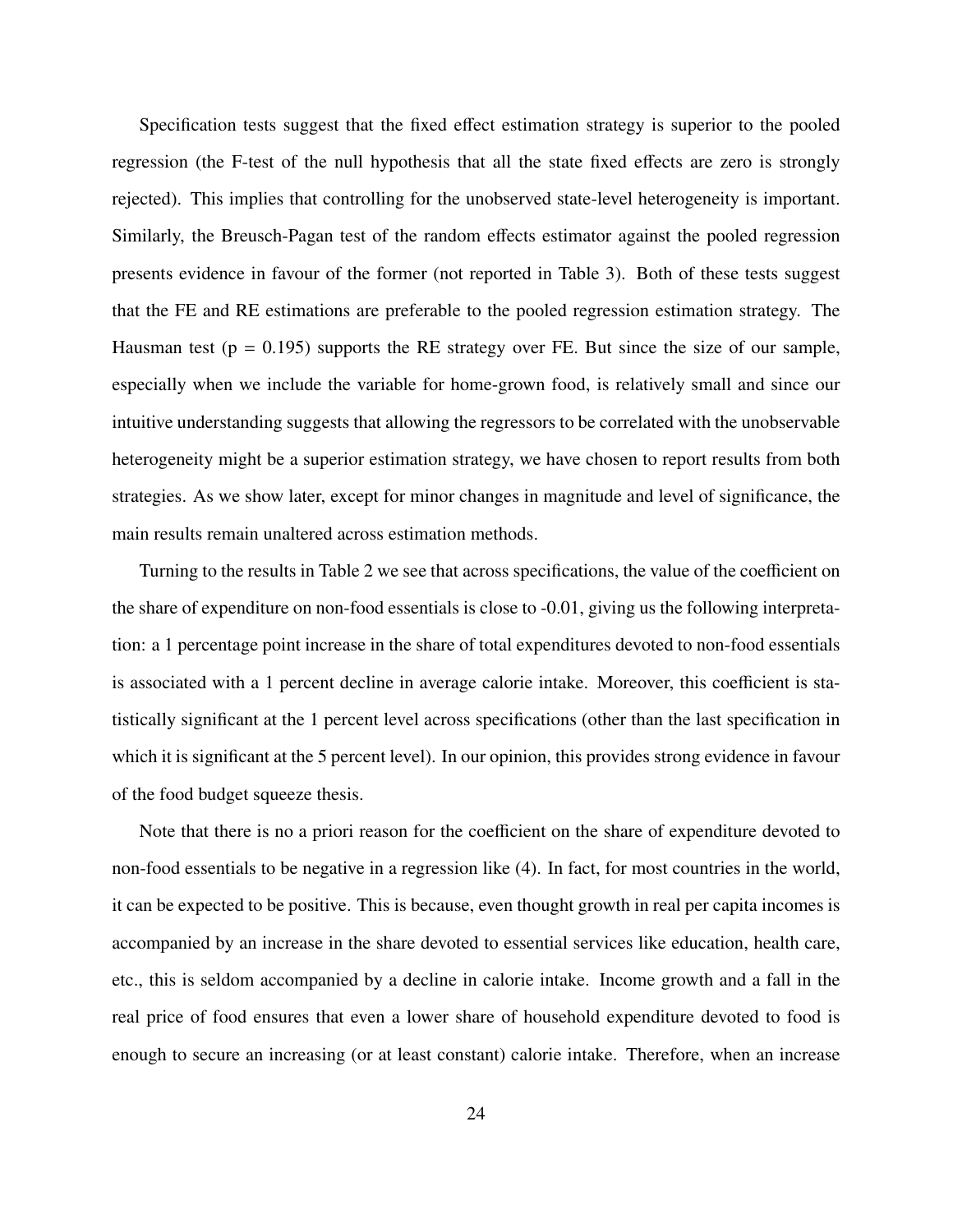in the share of non-food essential expenditure leads to a decline in calorie intake, it is a perverse outcome, one that we wish to denote as a "food budget squeeze", with an emphasis on the term "squeeze". Since our results consistently show a negative and statistically significant coefficient on non-food essentials, we can conclude that the "food budget squeeze" effect is indeed strong and remains in operation even after we have controlled for real expenditure growth, diversification and possible changes in calorie needs.

Our results show that it is not necessary to assume a decline in real rural expenditures (or incomes) to explain the calorie intake decline. Even though rural expenditures have increased during this period, they have not increased enough to accommodate both, the increased need for spending on non-food essentials, as well as sustained nutritional intake. That is the essence of the "food budget squeeze" argument that we have developed in this paper.

The coefficient on log real MPCE varies from 0.37 in the pooled regression to 0.44 in the FE estimation indicating that the expenditure (or income) elasticity of calorie consumption is about 0.3-0.4. Thus, every 1 percent increase in real MPCE is associated with a 0.3-0.4 percent increase in calorie intake, holding other relevant factors constant. This value is in accord with existing results on this subject (Deaton and Dreze, 2009; Gaiha et al., 2010).

The coefficient on the measure of diversification of diets in all specifications is negative but the statistical significance is weak. This suggests that diversification, measured by the share of food expenditure devoted to non-cereals, does have a negative effect on average calorie intake when other relevant factors (including total expenditure) are controlled for. This is exactly as one would expect: if the total expenditure on food is more or less constant, then a switch towards more expensive sources of calorie (non cereals) would lead to a decline in calorie intake. But, the effect of diversification on calorie intake does not seem to be very strong in rural India over the past decade and a half.

Moving to the variables that capture the effect of changes in calorie needs, we see that the variables are either economically or statistically insignificant. The proportion of households with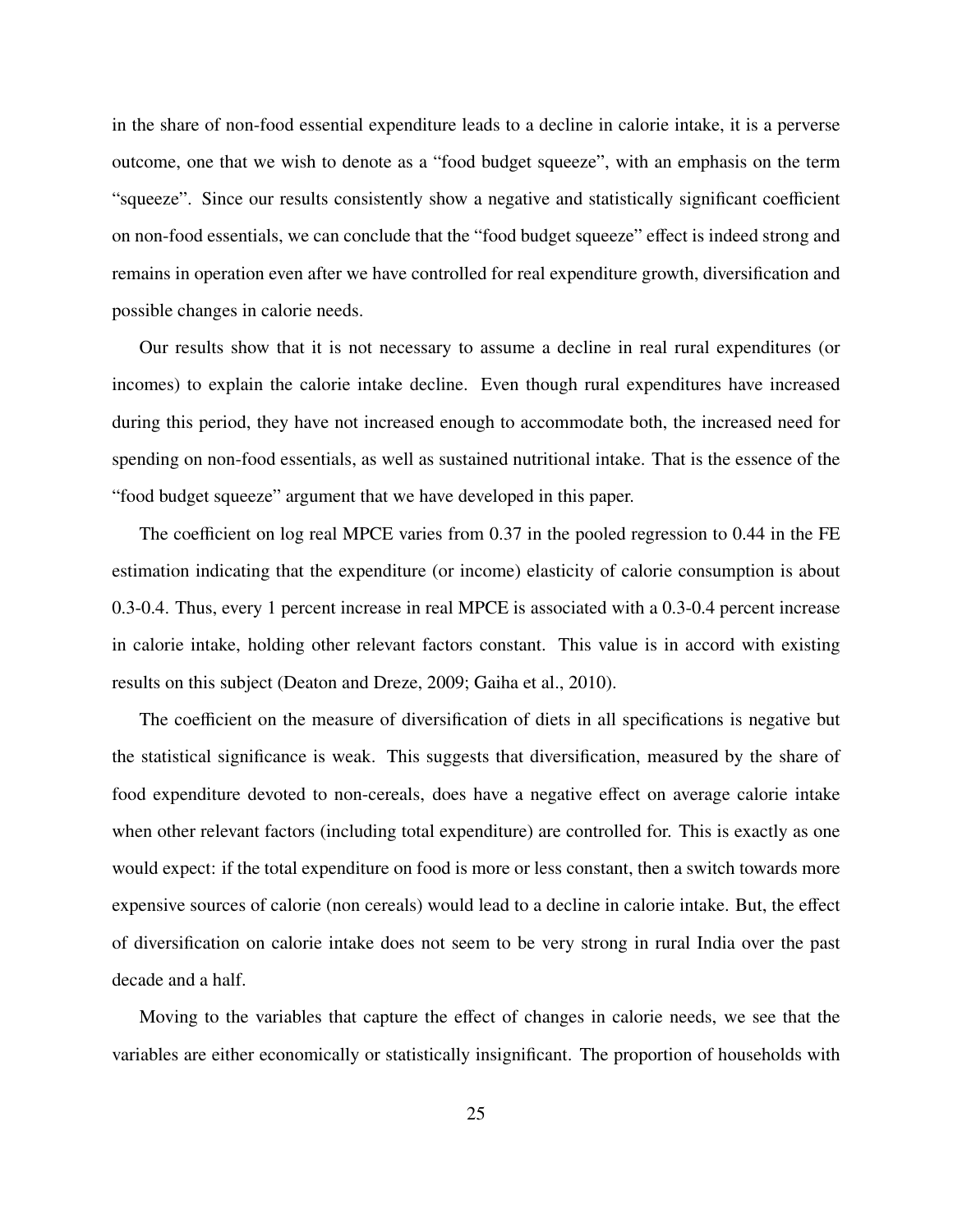access to safe drinking water is meant to capture the epidemiological environment across states. Access to safe drinking water dramatically reduces the prevalence of gastrointestinal diseases. The argument in Deaton and Dreze (2009) suggested that as the epidemiological environment improves and the capacity of people to retain calories increase, this would reduce the calorie intake. Our results suggest that it is in fact the opposite (the coefficient on this variable in 0.001 in all specifications): as the epidemiological environment improves, it increases calorie intake. This should not be very surprising. Deaton and Dreze (2009), in effect, argue that safe drinking water and calorie intake (or food consumption) are substitutes. But if, for example, state provisioning of safe drinking water and food security support go together, then safe drinking water and food intake could be complements. Thus, there could be both positive and negative effects of drinking water on calorie intake. What we find suggests that the positive effect is stronger than the negative one. While the effect is statistically significant, it is economically very small: a 1 percentage point increase in the share of households with access to safe drinking water increases average calorie intake by only 0.1 percent.

The share of the workforce engaged in agriculture was meant to capture the effect of activity levels on calorie needs and hence calorie intake. It is well known that agricultural work is, on average, far more physically demanding that industrial or service sector work. The argument in Deaton and Dreze (2009) suggested that as people moved out of agriculture, calorie needs would go down, driving down average calorie intake. Our results (the coefficient on this variable is 0.003 in columns 4 and 5 in Table 2) suggest that effect is both statistically and economically extremely weak. While the sign, being positive, is along expected lines the statistical significance is very weak. The interpretation of the coefficient suggests that the effect is economically insignificant too: a 1 percentage point decrease in the share of workforce engaged in agriculture would reduce average calorie intake by 0.9 percent.

The last two columns in Table 2 reports results from the regression with the measure of homegrown consumption (of rice and wheat) included as a regressor. The sample size for this regression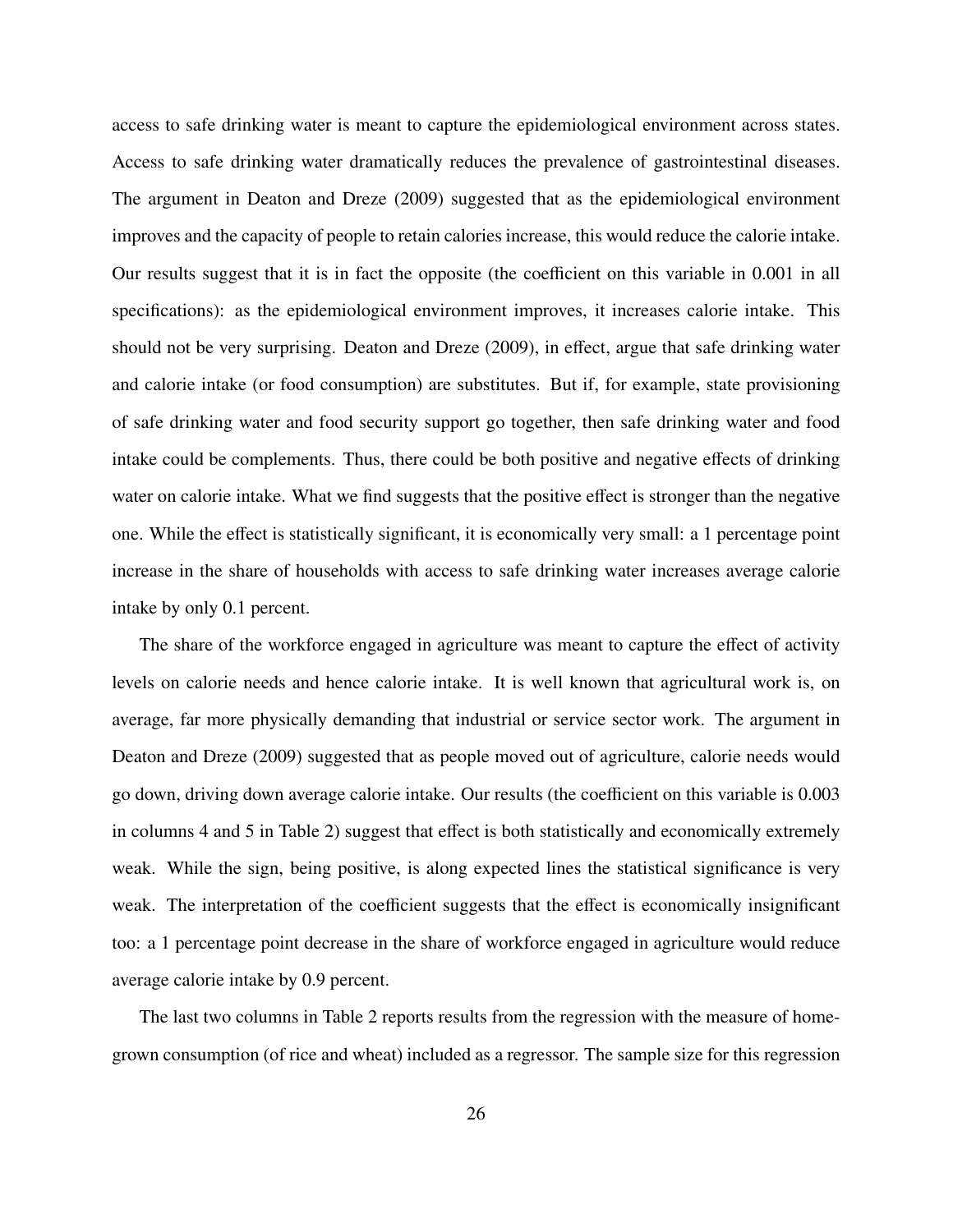reduces by half since we could construct the measure of home-grown consumption only for two time periods, 1993–94 and 2004–05. Hence, some of the statistical significance of coefficients might be adversely impacted by the reduction in sample size. With such caveats in mind, it is interesting to note that the results indicate a positive and strong effect for home-grown consumption.

The coefficient on home-grown consumption is of the order of 0.03 and is statistically significant at the 1 percent level. This suggests that a decline in the home-grown consumption for rice and wheat of 1 kilogram is associated with a 3 percent decline in average calorie intake. This seems to be a relatively large and important effect that has so far not received much attention in the literature.

|                            | (1)                       | (2)                       | (3)                       | (4)                        | (5)                      |
|----------------------------|---------------------------|---------------------------|---------------------------|----------------------------|--------------------------|
| Nonfood Essentials         | $-0.0118***$<br>$(-6.80)$ | $-0.0127***$<br>$(-5.54)$ | $-0.0124***$<br>$(-5.09)$ | $-0.00851***$<br>$(-3.25)$ | $-0.00489*$<br>$(-1.86)$ |
| Log Real MPCE              | $0.269***$<br>(7.46)      | $0.290***$<br>(7.71)      | $0.315***$<br>(6.73)      | $0.273***$<br>(2.91)       | $0.241***$<br>(2.60)     |
| Safe Drinking Water        |                           | $0.00114***$<br>(2.63)    | $0.00133***$<br>(2.83)    | $0.00117**$<br>(1.99)      | $0.00157***$<br>(3.15)   |
| Workforce in Agri          |                           | 0.000612<br>(0.98)        | 0.000632<br>(0.95)        | 0.000712<br>(0.62)         | 0.000915<br>(0.95)       |
| Diversification            |                           |                           | $-0.123$<br>$(-1.03)$     | $-0.120$<br>$(-0.51)$      | $-0.000305$<br>$(-0.00)$ |
| <b>Home Grown Cereals</b>  |                           |                           |                           | 0.0105<br>(1.63)           | $0.0143*$<br>(1.87)      |
| <b>State Fixed Effects</b> | Y                         | Y                         | Y                         | Y                          | Y                        |
| Time Fixed Effects         | N                         | N                         | N                         | N                          | Y                        |
| <b>Observations</b>        | 107                       | 105                       | 105                       | 50                         | 50                       |

Table 3: *Panel Regression Results (Random E*ff*ects - GLS)*

Dependent variable is log calorie intake; *t* statistics in parentheses.

<sup>∗</sup> *<sup>p</sup>* < <sup>0</sup>.1, ∗∗ *<sup>p</sup>* < <sup>0</sup>.05, ∗∗∗ *<sup>p</sup>* < <sup>0</sup>.<sup>01</sup>

Since it can be difficult to statistically choose between the FE and RE estimators in small samples, we also report the results from RE estimation of the same specifications in Table 3. The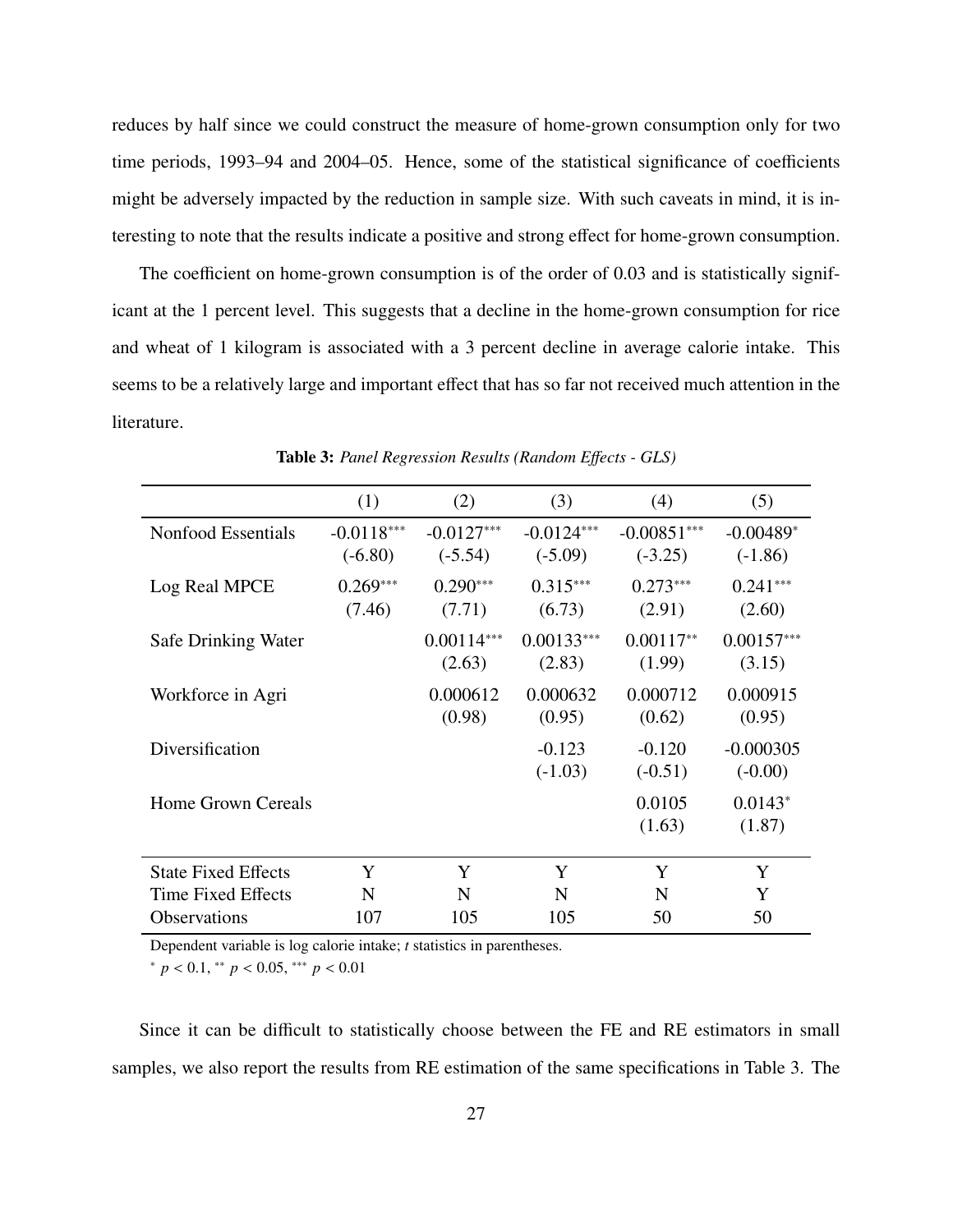results are similar to what we obtain from FE estimation, with some changes in the statistical significance levels of some estimates. The estimate of the coefficient on the main variable of interest, share of expenditure on nonfood essentials, remains close to -0.01 for all the specifications. The coefficient remains statistically significant at the 10 percent even when we include home grown consumption and time fixed effects. Thus, even with a relatively small sample size and controlling for time fixed effects, the food budget squeeze remains in operation.

Two other changes from the results of the FE estimation needs to be noted. First, the estimate of the coefficient on access to safe drinking water, the variable capturing the effect of the epidemiological environment, becomes statistically significant at the 5 percent level in the RE estimations, with the sign remaining positive, as in the FE estimations (where it was not statistically significant). Second, while the coefficient on home grown consumption was significant at the 1 percent level in the FE estimations, it remains statistically significant at the 10 percent level in the RE estimations.

Thus, even after taking account of these three differences between the FE and RE estimation results together, we can see that the main results reported in this paper are robust to estimation strategies: share of nonfood essentials and home grown consumption impact calorie intake negatively and positively, respectively, providing evidence of a food budget squeeze. Moreover, results of the empirical analysis does not support the declining calorie needs hypothesis.

At the end, one more observation on "coercive" and "non-coercive" explanations is appropriate. While we have interpreted the negative impact of the share of nonfood expenditure on calorie intake as evidence for a squeeze on the food budget which prevents people from consuming the desired number of calories, it could also be argued that stagnant spending on food and increased spending on nonfood items is voluntary. The factors that we have controlled for in our empirical analysis account for structural factors such occupational structure (as a proxy for prevalence of hard labor) or access to safe drinking water (as a proxy for the epidemiological environment) and not for a change in preferences for nonfood essential services like education and health care. On the basis of our analysis we cannot rule out such an explanation. However, given the low absolute level of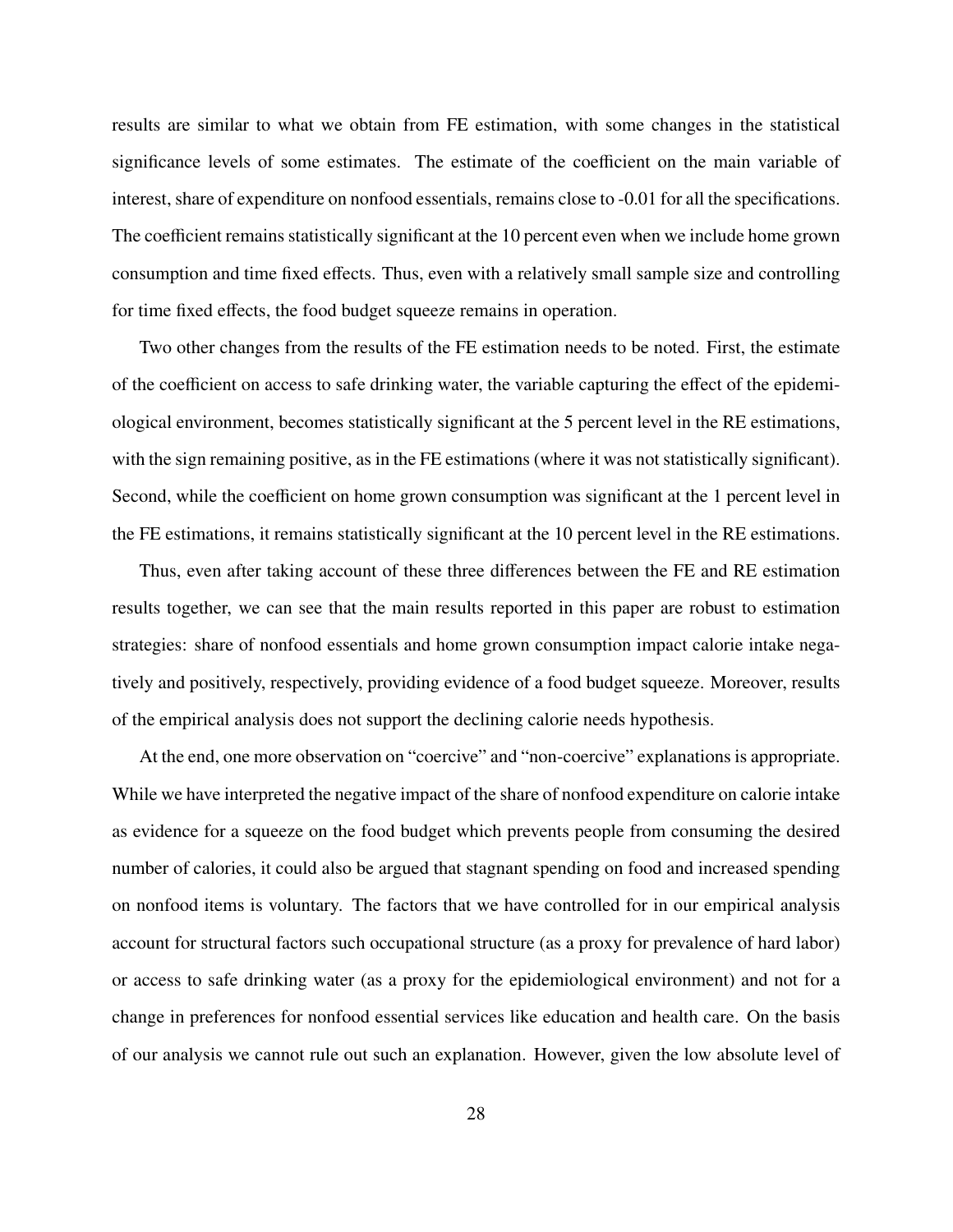real expenditure on food as well as number of calories consumed by the majority of the rural Indian population, we do not think the non-coercive or voluntary explanation can be the whole story.

We would also like to point out that disentangling coercive from non-coercive factors is difficult. For example, consider the following scenarios. It is reasonable to suppose that people are voluntarily spending more on education because they believe this is the way to ensure economic security for their children and social respect for their families. But the increasing unviabilty of agriculture as a source of income and the precariousness of informal employment, which are structural factors, also play a role in increasing the allure of formal sector jobs for which school education is a must. Second, people may spend more on health care not only because preference for allopathic care is on the rise but also because the public health care system is in decline. This is again a mixture of involuntary (structural) and voluntary changes. Third, people could be spending more on transportation because of a decline in rural livelihood options (a structural factor) and increased pull of urban jobs and lifestyles (a taste based factor). Thus in most realistic situations a combination of the two would be in operation. Separating out the coercive from non-coercive factors and testing their relative strengths would be an instructive exercise for future research.

## 6 Conclusion

A puzzling feature of Indian economic development over the past few decades has been the trend movement of per capita real income (measured by real MPCE or per capita real GDP) and average per capita calorie intake in opposite directions. While per capita real incomes have increased, average per capita calorie intake has declined over time. Several explanations have been offered for this puzzling phenomenon, including movements in relative prices, impoverishment of a large section of rural India, diversification of food consumption, decline in calorie needs and a squeeze of the food budget.

Using a panel data set for 28 Indian states and the NCT of Delhi (rural areas only) and four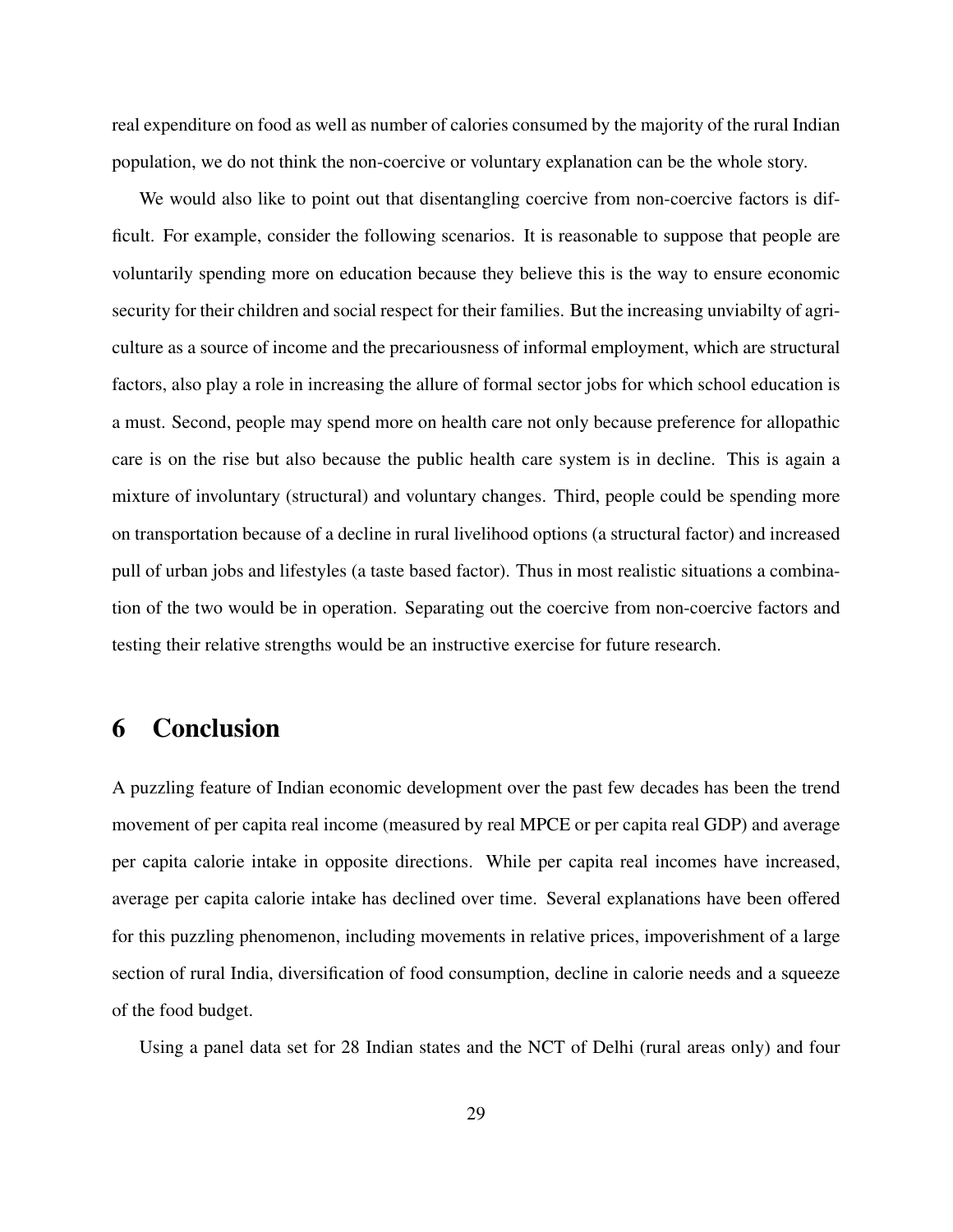time periods (1993–94, 1999–00, 2004–05 and 2009–10) constructed from published reports of the recent most four "thick" rounds of the consumption expenditure survey of the NSSO and the Census of India (1991, 2001, and 2011), we test these alternative hypotheses. Since there is no direct evidence of declining rural incomes or expenditures, we keep that hypothesis aside and test other explanations advanced in the literature. Our results indicate that declining calorie needs is not a statistically or economically strong candidate for explaining the puzzle. Instead, we find strong support for the hypothesis of food budget squeeze, decline of home-grown consumption and diversification.

Bringing the various strands of our findings together would suggest the following explanation for the calorie consumption puzzle in India: over the past few decades, despite rising incomes, a steady increase in non-food essential expenditures has "squeezed" the food budget keeping it from increasing in real terms; operating alongside a food budget squeeze has been the decline of home-grown consumption and diversification of food habits, the latter substituting expensive for cheaper sources of calorie. The combined effect of a stagnant food budget, declining home-grown consumption and diversification has led to a steady reduction in average calorie intake overtime.

The food budget squeeze could be driven by both demand and supply side factors. Increased demand for formal schooling and institutional health care on the demand side, and a retreat of State provisioning of education, health, nutrition and transportation on the supply side, could interact to effect a squeeze on the food budget. Diversification of the food basket could be caused by growing real income, and aspirational or other such effects. Investigating the relative strengths of the various effects driving both diversification and the food budget squeeze are future research questions that arise from this paper.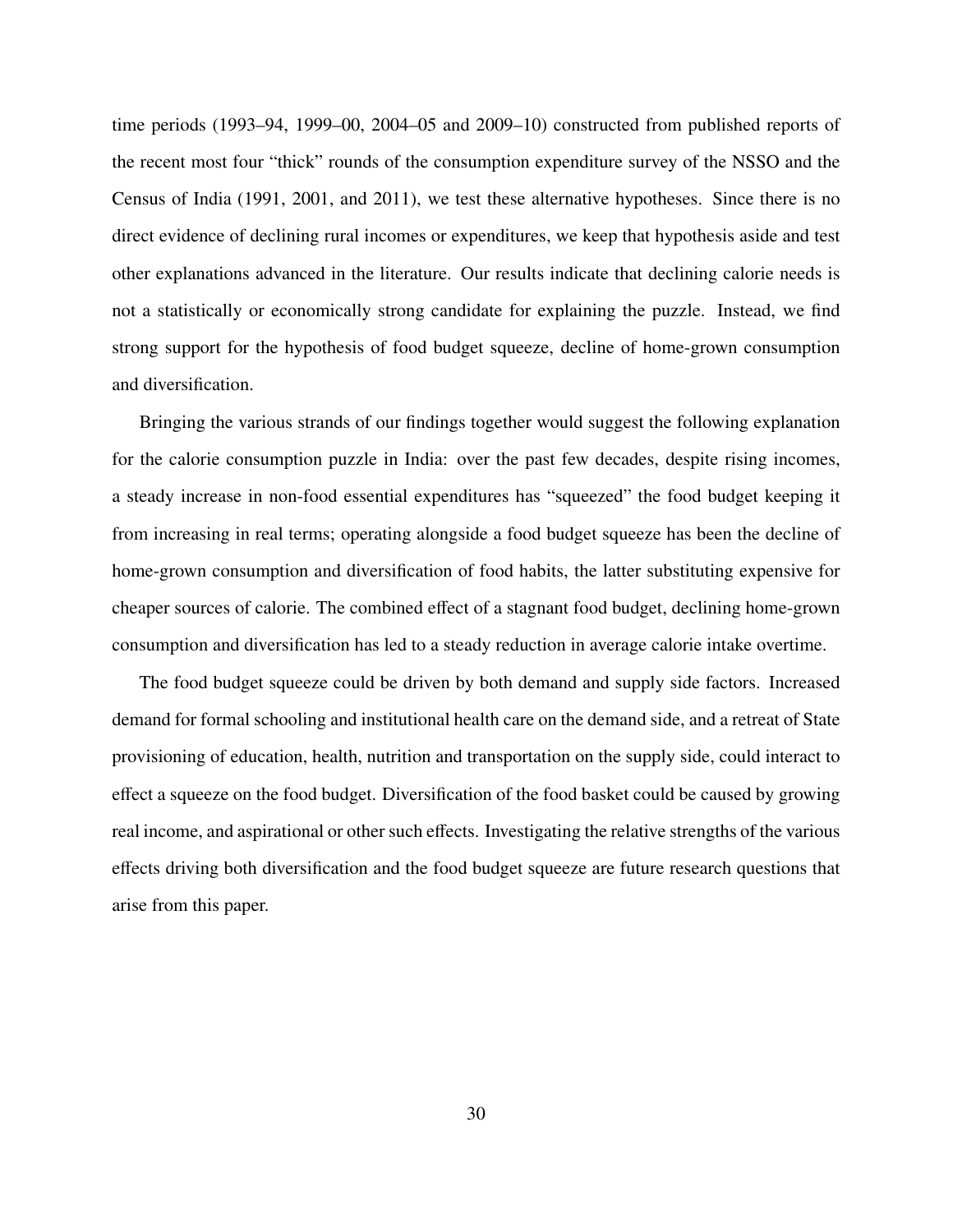## Appendix

This appendix describes the construction of the measure of access to non-market sources of food. While it is obvious that the consumption of many food items occurs outside the domain of market transactions, we restrict our attention to the two most important cereals that enter into the food basket of poor households: rice and wheat.

For 1993-94, we use data from Table 1R of Report 424 on the consumption of rice and wheat by rice growing and other households, noting down separately data on total consumption and consumption out of own-stock. Using data from Table T1 of Report 424 on the share of rice growing households in each state, we compute state-wise average figures for total consumption and consumption out of own-stock (for both rice and wheat). Next we calculate the weighted average of the share of own-stock consumption of rice and wheat using the ratio of rice and wheat to total cereal consumption in each state as weights (data on the weights come from Table 1R, Report 424).

For 2004-05, we adopt a slightly different route (because tabulated data is different). From Table 6R of Report 510 (Volume II), we take data on the percentage of consumption of non-PDS rice and wheat, i.e., rice and wheat that comes from sources other than the public distribution system (PDS), coming from home grown stock. From Table 1R of Report 510 (Volume I), we take data on the quantity of monthly consumption of non-PDS rice and wheat for every household. Multiplying the two numbers, for rice and wheat separately, gives us the quantity of own-stock consumption of rice and wheat. Finally, we calculate the weighted average of the quantity of ownstock consumption of rice and wheat using the ratio of rice and wheat to total cereal consumption in each state as weights (data on the weights come from Table 3R, Report 508).

### References

P. Balakrishnan. *Economic Growth in India: History and Prospect.* Oxford University Press, 2010.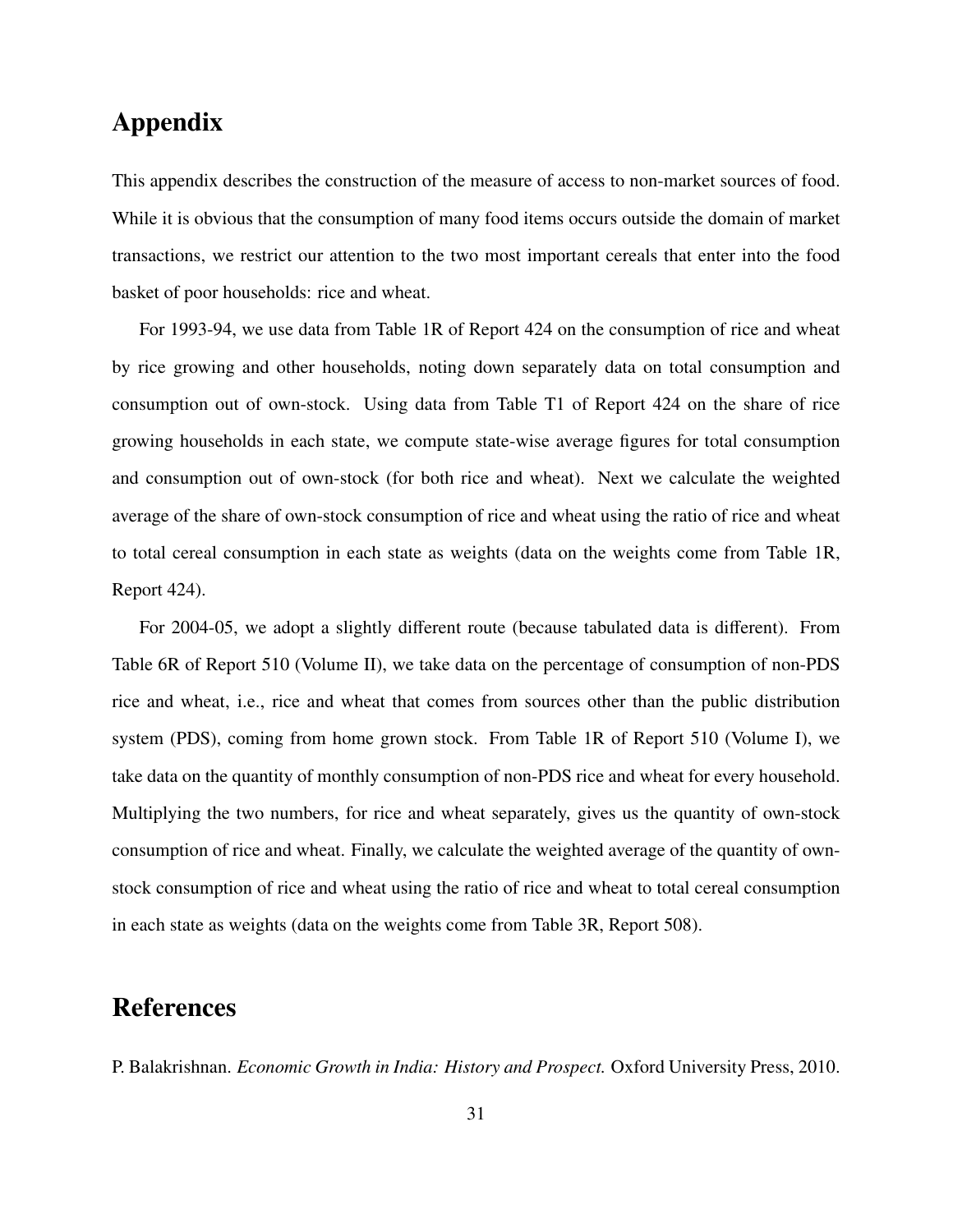- C. P. Chandrasekhar and J. Ghosh. The calorie consumption puzzle. *The Hindu Business Line*, 11 February 2003. Available for download at: http://www.thehindubusinessline.in/2003/02/11/stories/2003021100210900.htm.
- A. Deaton and J. Dreze. Nutrition in india: Facts and interpretations. *Economic and Political Weekly*, 44(7):42–65, February 2009.
- M. Eswaran, A. Kotwal, B. Ramaswami, and W. Wadhwa. Sectoral labour flows and agricultural wages in india, 1983-2004: Has growth trickled down? *Economic and Political Weekly*, 44(2): 46–55, January 2009.
- R. Gaiha, R. Jha, and V. S. Kulkarni. Prices, expenditure and nutrition in india. Australia South Asia Research Centre Working Paper 2010-15; available at: http://www.crawford.anu.edu.au/acde/asarc/pdf/papers/2010/WP2010 15.pdf, 2010.
- GOI. *Economic Survey 2011–12*. Ministry of Finance, Government of India, March 2012.
- Himanshu. Wages in rural india: Sources, trends and comparability. *Indian Journal of Labour Economics*, 48(2), 2005.
- N. Li and S. Eli. In search of india's missing calories: Energy requirements and calorie consumption. Available for download at: http://emlab.berkeley.edu/∼webfac/emiguel/e271 f10/Li.pdf, 2010.
- J. Mehta and S. Venkatraman. Poverty statistics: Bermicide's feast. *Economic and Political Weekly*, 35(27):2377–2379+2381–2382, July 2000.
- S. Mittal. What affects changes in cereal consumption? *Economic and Political Weekly*, 42(5): 444–447, February 2007.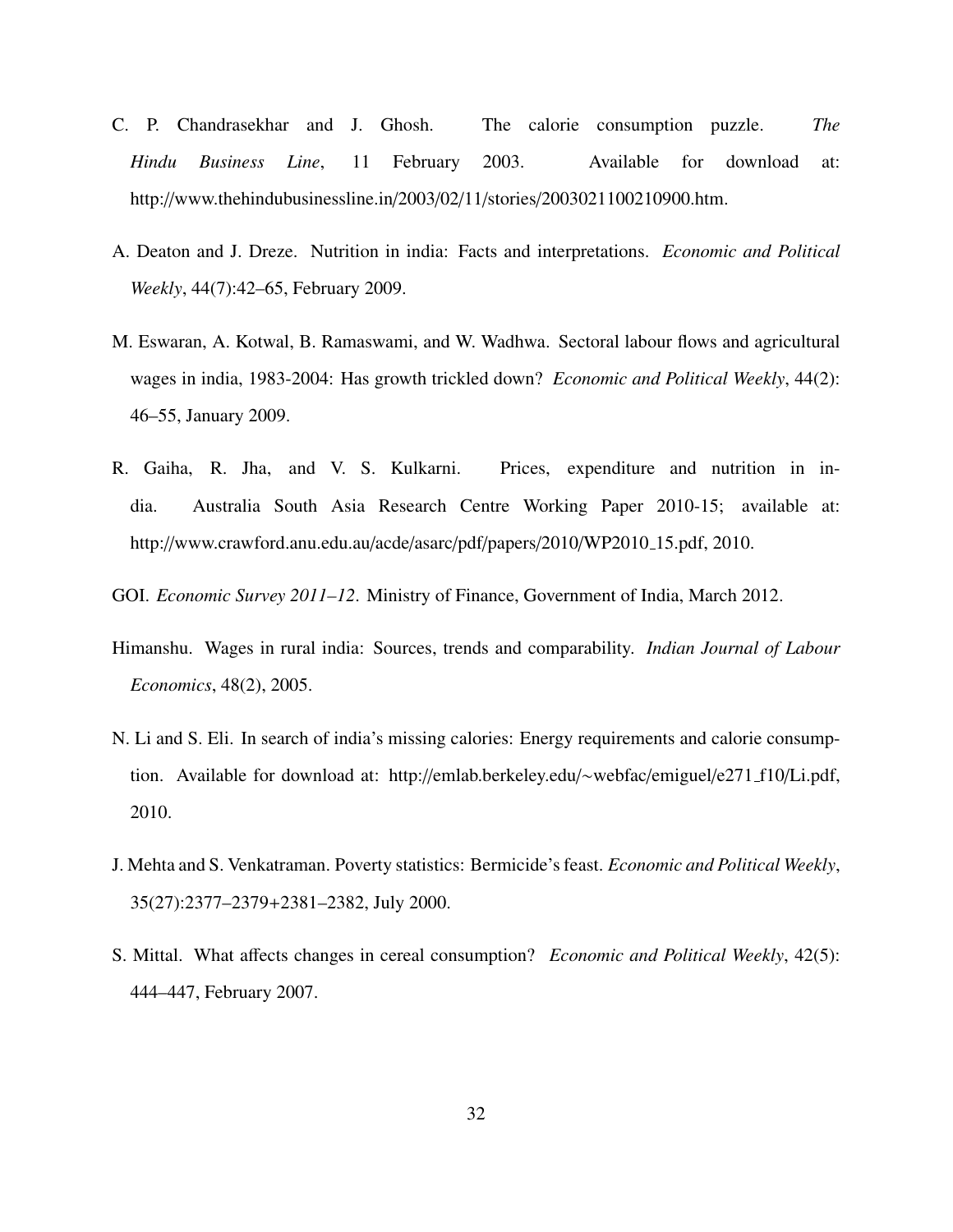- NSSO. *Key Results on Household Consumer Expenditure 1993–94. Report Number 401. NSS 50th Round, July 1993–June 1994*. National Statistical Office, Ministry of Statistics & Programme Implementation, Government of India, March 1996a.
- NSSO. *Level and Pattern of Consumer Expenditure. Report Number 402. NSS 50th Round, July 1993–June 1994*. National Statistical Office, Ministry of Statistics & Programme Implementation, Government of India, May 1996b.
- NSSO. *Nutritional Intake in India. Report Number 405. NSS 50th Round, July 1993–June 1994*. National Statistical Office, Ministry of Statistics & Programme Implementation, Government of India, October 1996c.
- NSSO. *Level and Pattern of Consumer Expenditure. Report Number 508. NSS 61st Round, July 2004–June 2005*. National Statistical Office, Ministry of Statistics & Programme Implementation, Government of India, December 2006.
- NSSO. *Public Distribution System and Other Sources of Household Consumption, 2004-05. Report Number 510, Volume I. NSS 61st Round, July 2004 - June 2005*. National Statistical Office, Ministry of Statistics & Programme Implementation, Government of India, June 2007.
- NSSO. *Employment and Unemployment Situation in India. Report Number 537. NSS 66th Round, July 2009–June 2010*. National Statistical Office, Ministry of Statistics & Programme Implementation, Government of India, November 2011a.
- NSSO. *Level and Pattern of Consumer Expenditure. Report Number 538. NSS 66th Round, July 2009–June 2010*. National Statistical Office, Ministry of Statistics & Programme Implementation, Government of India, December 2011b.
- NSSO. *Nutritional Intake in India. Report Number 540. NSS 66th Round, July 2009–June 2010*. National Statistical Office, Ministry of Statistics & Programme Implementation, Government of India, January 2012.